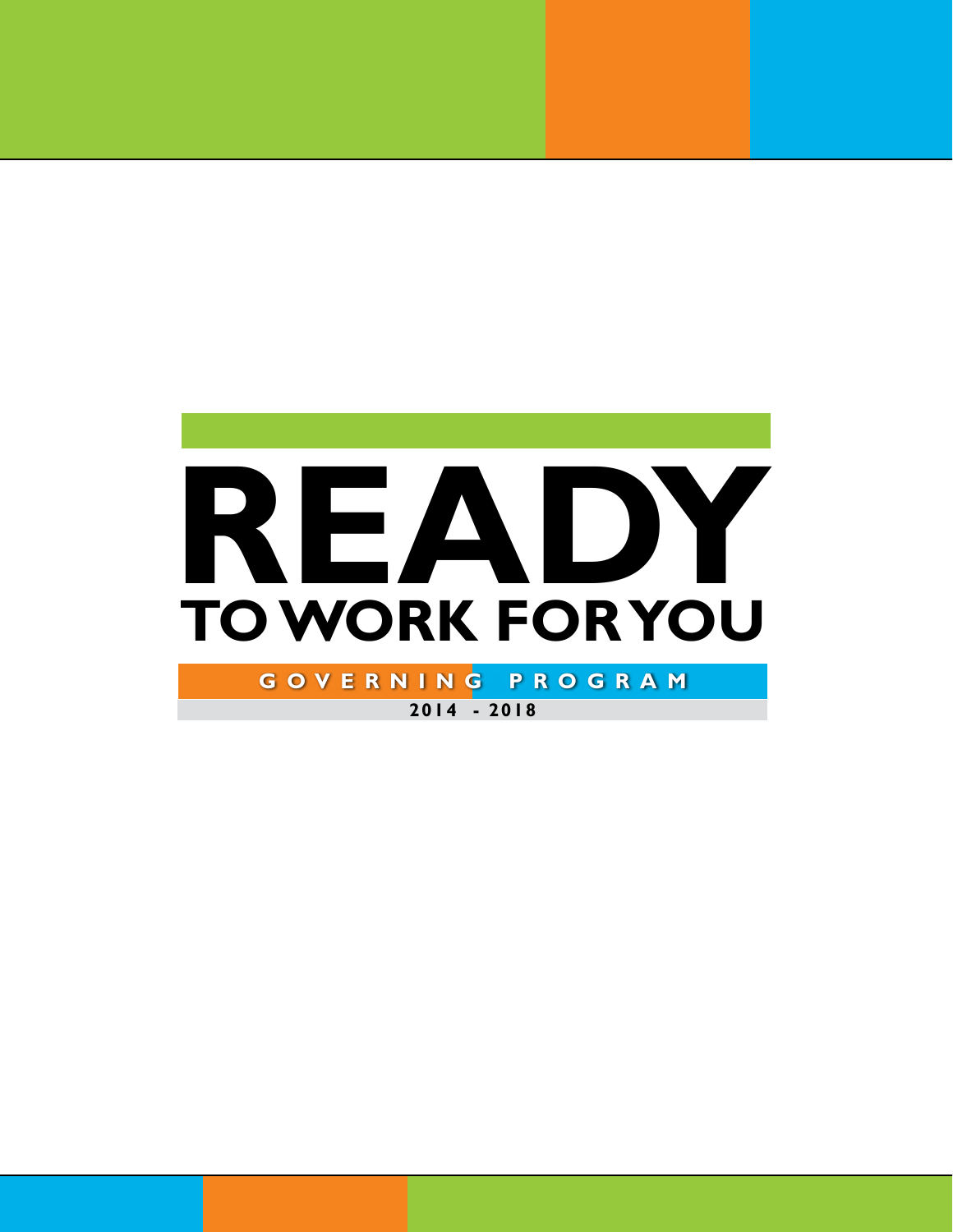### **introduction**

#### **Ready to Work For You**

On September 25, 2014, a governing accord was submitted to His Excellency the Governor of<br>Sc Planeten His Excellency Eugene Holdsy, signed by eight elected Members of Parliament who<br>pledged to work together to keep St. Maa On September 25, 2014, a governing accord was submitted to His Excellency the Governor of St. Maarten His Excellency Eugene Holiday, signed by eight elected Members of Parliament who pledged to work together to keep St. Maarten moving upward in a stable governing coalition. This declaration, backed by a strong mandate from the people, forms the basis for the *READY TO WORK FOR YOU* governing program of 2014 – 2018 which summaries our objectives, goals, priorities, initiatives and plans to build a better and brighter St. Maarten.

This program comes at a defining moment in our nation's history when our democracy, autonomy and identity as a young nation are being tested. Nevertheless, we are confident that our people have the will, capacity and determination to build a strong, unified and healthy self-governing nation that embraces fairness, freedom, respect for the rule of law and equality.

The immediate task facing our new government, therefore, will be to improve the quality of life of the people of St. Maarten, provide good governance through effective representation, greater transparency and improved accountability and establish stronger fiscal discipline and promote sustainable development and economic growth. This coalition commits to exercising adequate control over government's policy and projects, as well as cooperating in the realization of new legislation and amending existing ordinances to the benefit of all citizens.

This will be achieved by a participatory approach to open government, mobilizing and engaging our communities and stakeholders so that everyone can contribute to the development of our people and country. Our development agenda is a people centered one that seeks to bring relief and opportunities to all, particularly, the most vulnerable in our society.

We all love St. Maarten and want the very best for our Country. We are ready to work for you and with you. We encourage you to join with your government and support us in realizing this new vision for a more secure, stable and sustainable future for the people of St. Maarten.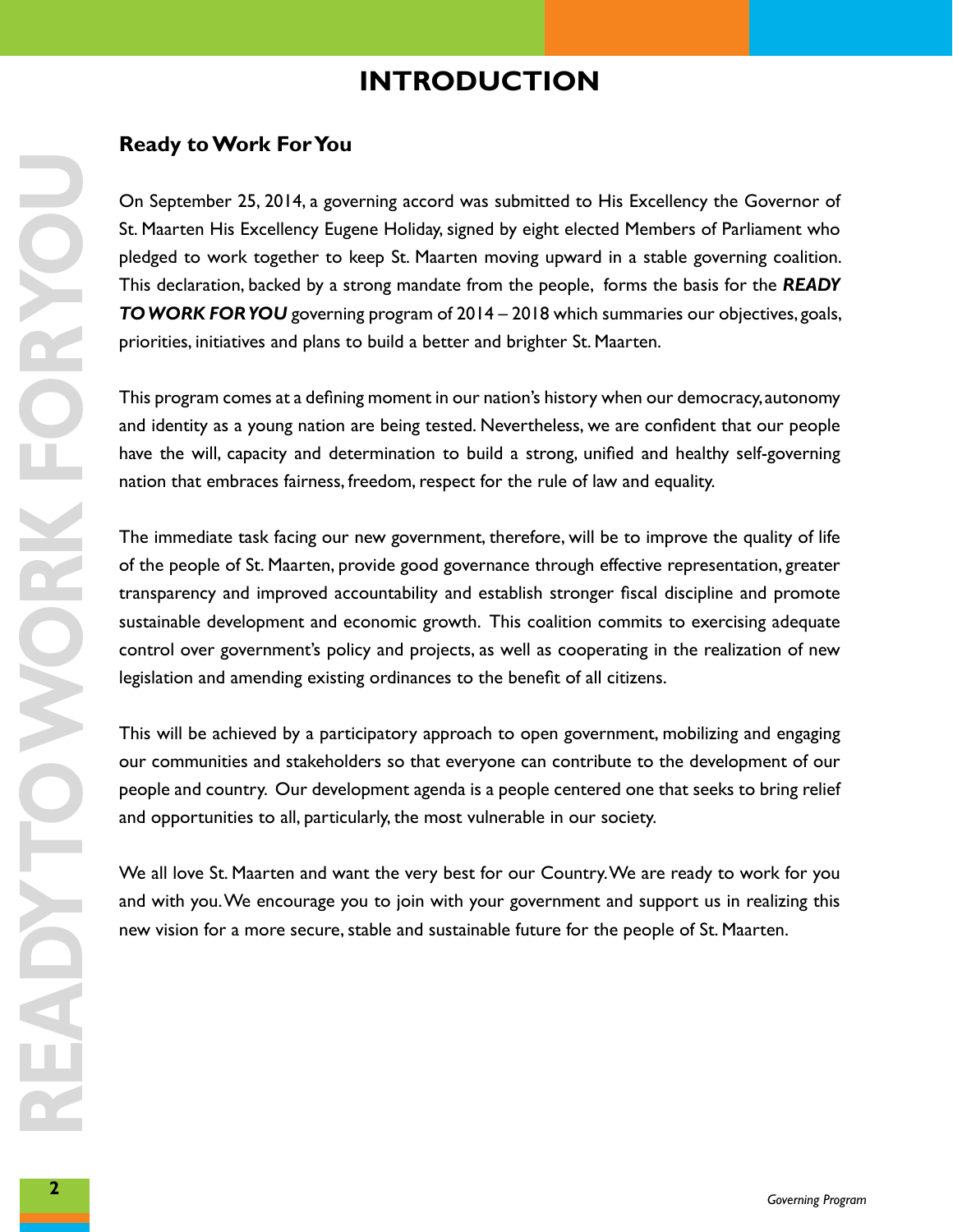### **TABLE OF CONTENTS**

| Ministry of Tourism, Economic Affairs, Transportation & Telecommunication  27 |  |
|-------------------------------------------------------------------------------|--|
|                                                                               |  |
|                                                                               |  |
|                                                                               |  |
|                                                                               |  |
| Ministry of Public Housing, Spatial Planning, Environment & Infrastructure 30 |  |
|                                                                               |  |
|                                                                               |  |
|                                                                               |  |
|                                                                               |  |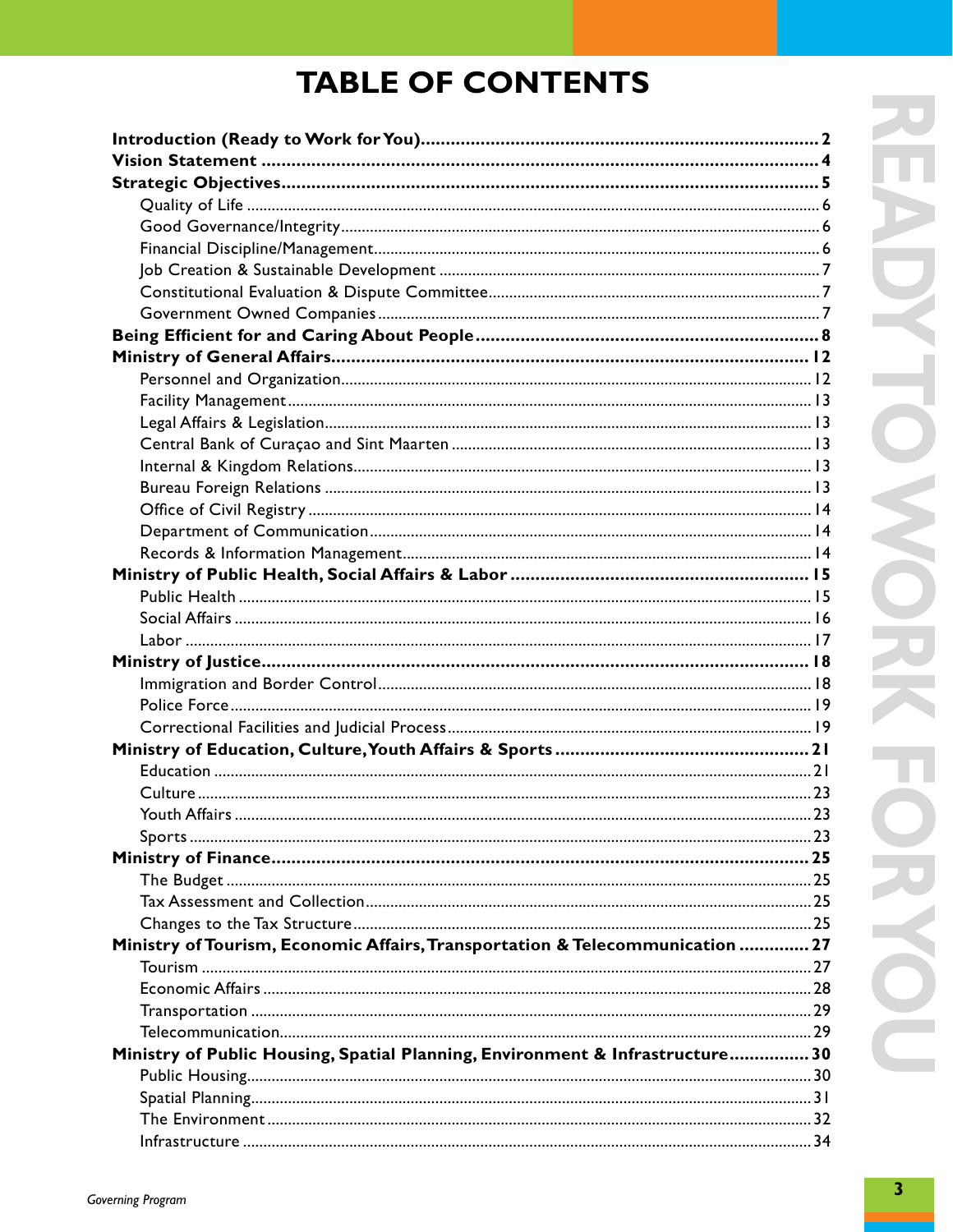

### **vision statement**

country that embraces freedom and equality, promotes solidarity, and ensures justice and integrity while building a strong, unified, and healthy nation that provides opportunities for all.

The governing coalition hereby presents its vision in this governing program to provide an insight, understanding, and clarity to the population of St. Maarten. This governing program illustrates a clear indication of a strong desire to provide a direction for the country of St. Maarten and to realize positive changes and opportunities for the people of St. Maarten.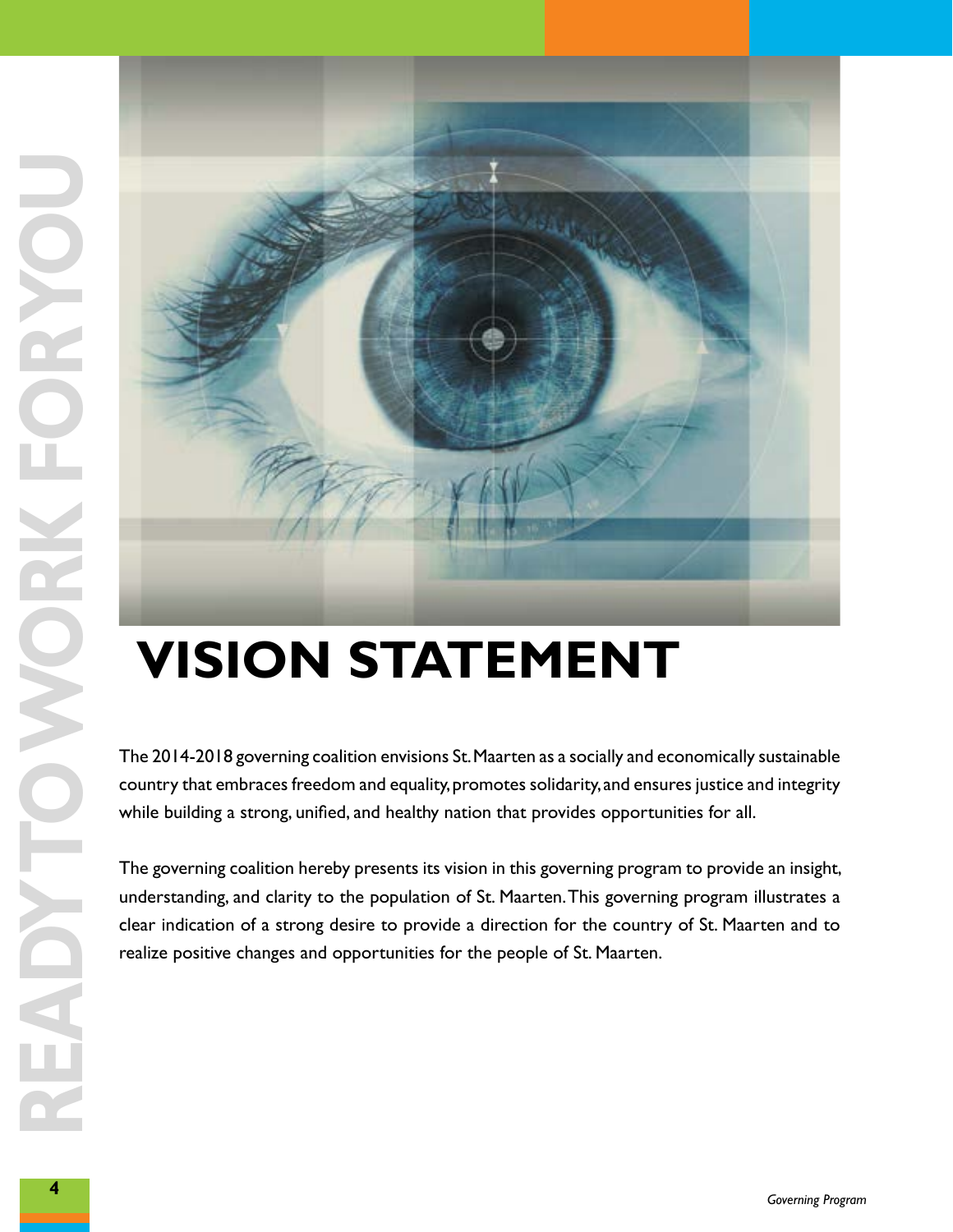

## **strategic objectives**

The vision of this governing coalition will be realized once strategies are developed anchored in key strategic objectives:

- $\triangleright$  Enhance the quality of life for the people of St. Maarten.
- $\triangleright$  Ensure the execution of good governance.
- $\blacktriangleright$  Focus and ensure sustainable growth.
- $\blacktriangleright$  Financial discipline and management.

The goals per ministry to coincide with these objectives are outlined later in this governing program.

Additionally, the signatories of the governing accord 2014-2018 have agreed to eight additional priority areas for the governing term:

- $\triangleright$  Arriving at a decision regarding the various reports on the integrity of the public administration and subsequently the execution thereof.
- $\blacktriangleright$  The establishment of the gaming board.
- > Strengthening the "Landsrechercheur".
- $\blacktriangleright$  Plan of actions for the tax office.
- $\blacktriangleright$  Execute financial and operational audit of government owned companies.
- $\triangleright$  Finalize and implement the changes in the civil code that regulate short term labor contracts.
- $\triangleright$  To finalize (publicatie) the process with regard to execution of article 10 of the "Uitvoeringsbesluit arbeid vreemdelingen" as approved by the Council of Ministers on August 12, 2014 (the Counter Part policy).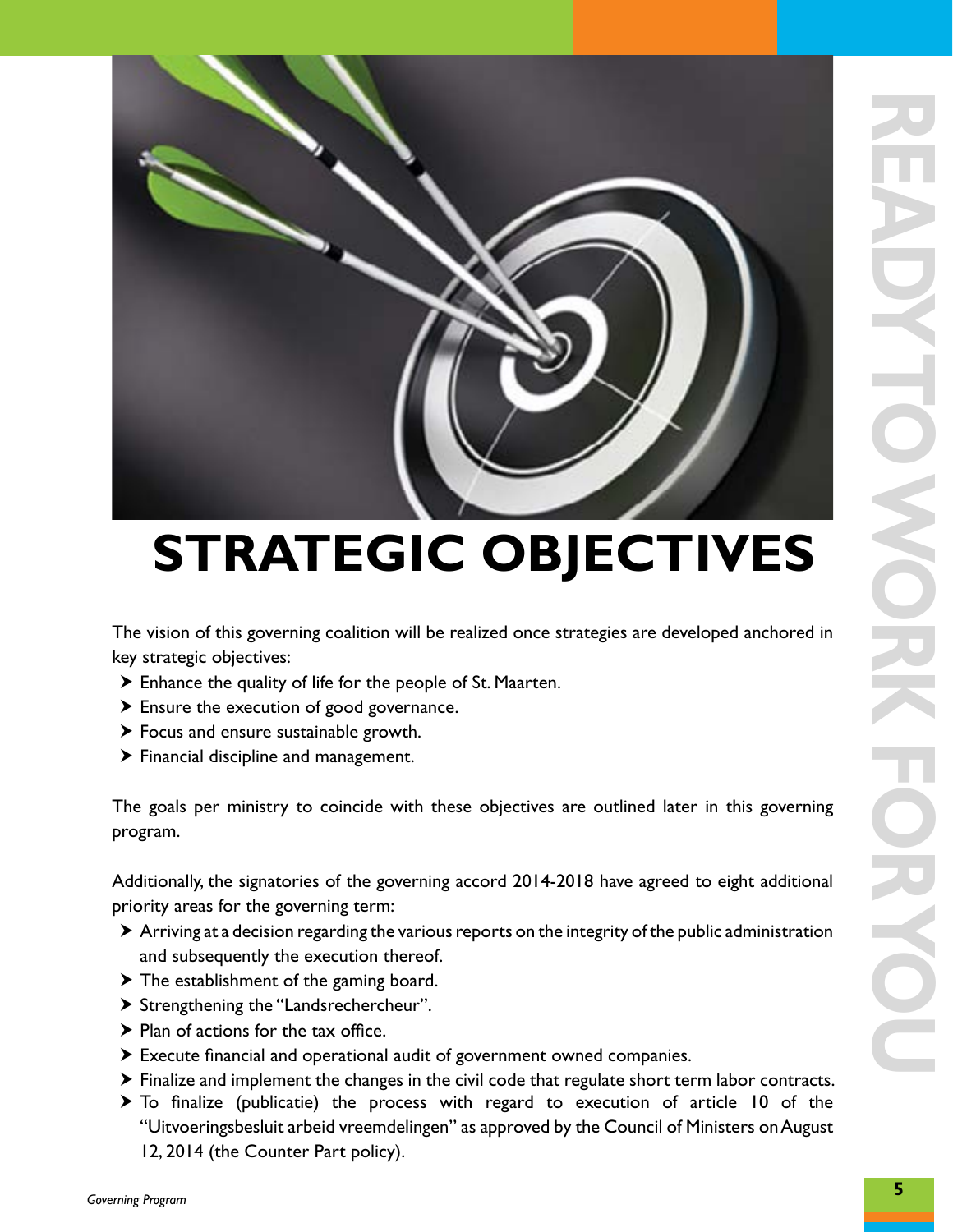The people of St. Maarten are particularly concerned about the high cost of living and have identified energy cost as the most significant factor contributing to high cost of living along with high food prices. In the short to medium term the governing coalition will seek to:

- $\blacktriangleright$  Implement projects that reduce energy costs through Waste to Energy Technology.
- $\triangleright$  Further Introduction of renewable energy technologies on St. Marten through the energy policy.
- $\triangleright$  Provide incentives for identified target groups to facilitate the transition to an energy efficient society.

#### **Quality Of Life**

**hand primes.** In the about read median term the givenwind conlidered to consider the production of remember of median terms of the system of the production of remember one generation of the system of the system of product Improving the quality of life is of paramount importance during this upcoming governing term, focusing primarily on the following areas of concentration: St. Maarten Medical Center, SZV, Mental Health Foundation, Security, Social Services, Sports, Culture, Housing, reduction of Energy Costs, Environment, Sustainable development, Transportation, and Telecommunication. The implementation and execution of various polices over this governing term will improve the well-being of our citizens. All citizens would benefit from a new medical facility with adequate equipment, Housing possibilities for families and single-parents, and of the upgrading of our telecommunication. The further promotion and investment in our largest cultural festivity as well as cultural activities throughout the calendar year will serve as testimony to the commitment to protecting St. Maarten's cultural heritage including the protection of monuments.

#### **Good Governance/Integrity**

It will be one of the priorities of Government to ensure the needs of the masses are constantly met with the utmost of honesty and fairness. Carrying out the integrity program and the majority of the recommendations of all three integrity reports, the PwC report, the report that the Wit-Samson Committee drafted in July this year and the integrity report of St. Maarten's General Audit Chamber, will serve as testimony to how highly regarded "good governance" and integrity will prevail during this governing term.

Part of good governance is the synchronization of government services to facilitate more efficiently and cost-effective operations. Synchronization solutions should create proven flexible, secure and scalable IT architecture that supports robust information/data flow and exchange within or across government companies and departments.

#### **Financial Discipline/Management**

The overall objective of fiscal policy is to create as high a level of social protection and assistance for those who need it most. The Government is therefore giving priority to measures that contribute to Sustainable economic growth and high employment level, welfare for all, community improvement and stable economic development. The Government will use the budget to lay down the direction of economic policy and for the further growth of our country. The completion of a balanced budget for 2015 and beyond is another priority against of the backdrop of good governance.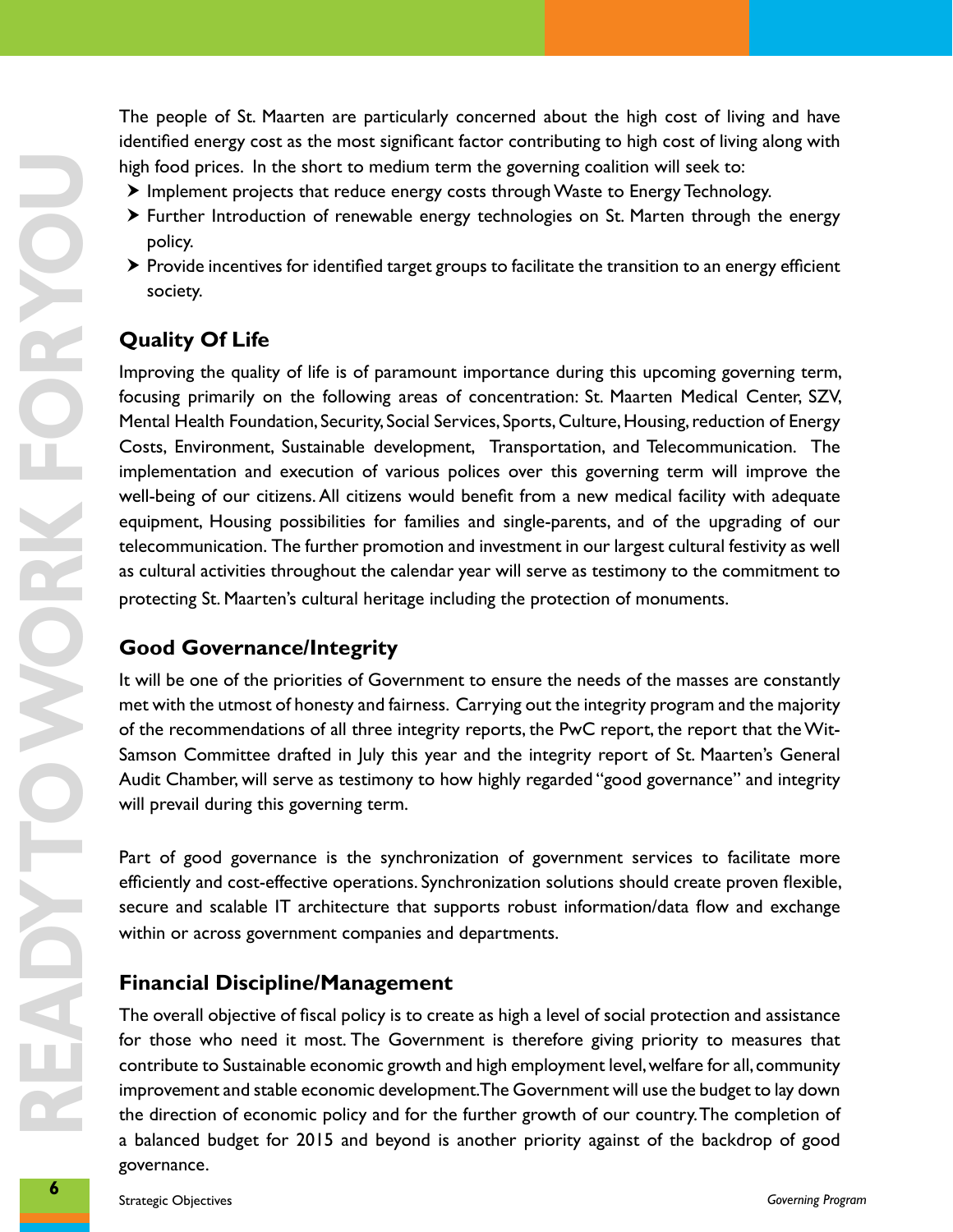The coalition will strive to integrate the Tax Inspectorate and Receivers Office through information technology. The centralizing the administration of persons and businesses through a national ID and the automating the process of procuring permits and licenses for all ministries will also be a priority.

#### **Job Creation & Sustainable Development**

The realition will strive to integrate the Tax Integrate and Receivers Office shrooptimizes in the constrained and be adventuating the process of process of process and besties for all ministries will also be a profit). On The experience and changes over the last few years confirms the need of more and better jobs. It is necessary to implement deliberate and integrated policies like the counterpart policy, employability through training and skill building for youth and adults, strengthening workplace compliance and formalization of the informal economy that compliment economic growth and reduce unemployment in order to create sustainable development. The focus will also be on stimulating careers.

 A booming tourism product through the marketing of our destination and further job creation will be an area of focus during this governing term. The improvement in the quality of education through a practical and policy approach will further equip our students for the job market. The counterpart policy will be a cornerstone in the further development and nurturing of our young professionals.

#### **Constitutional Evaluation & Dispute Committee**

In cooperation with Kingdom partners, assist in establishing a work group to outline how it envision the establishment and functioning of an independent Kingdom dispute committee/ institution to which the countries in the kingdom can seek advice on kingdom laws or instructions they perceive as an infringement on their autonomy. The independent body will be focused on the issues between countries, especially those involving the kingdom government and from which all decisions should be clear and concise.

Furthermore, an action plan must be agreed upon for the 2015 general evaluation of the constitutional relations between the four countries of the Dutch Kingdom, including the three islands of the Caribbean Netherlands (Bonaire, Sint Eustatius and Saba). Government will also seek to work closely with the Unitied Nations and other international bodies.

#### **Government Owned Companies**

The council of Ministers shall be responsible for all matters related to decision making of appointments, representation and functionaries of all government owned companies, foundations and government entities.

For the execution of any decision of the Council of Ministers for the approval of the budget and financials of all government owned companies, foundations and entities, the Council of Ministers shall appoint the Minister of Finance.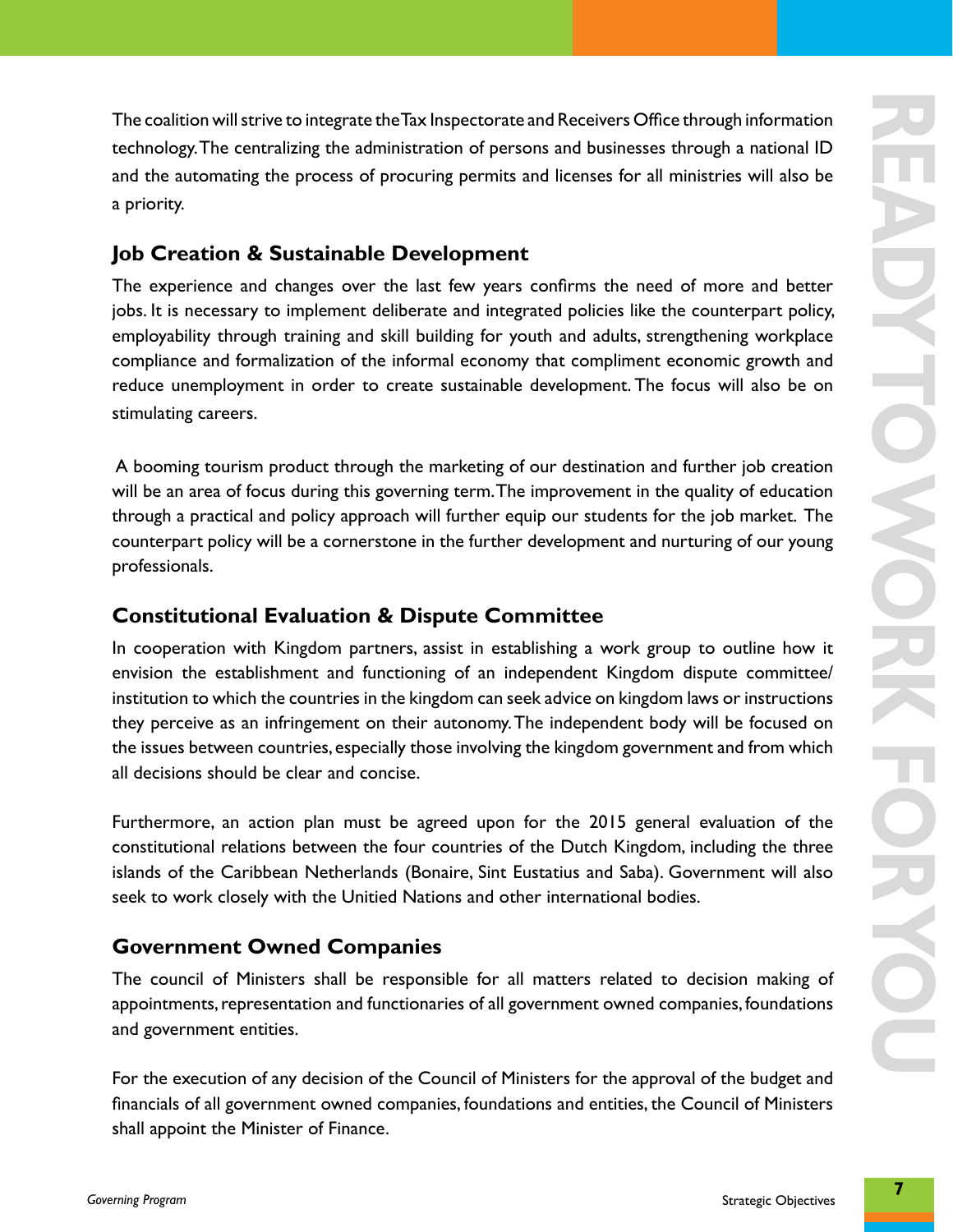

# **and caring about People**

The objectives of the coalition's political programs are to strategically address some of the main issues that are affecting the communities, to bridge the gap between the government and the people of St. Maarten, to give back to the community in order to increase the confidence of the people, to build strategic alliances with community councils so that they may serve as filters to assist the government in taking care of specific needs of the people of St. Maarten. Some of these key programs include but are not limited to:

#### **Healthy Homes Projects**

**Objectives**: To rebuild homes in needy communities and create a humane, safe, secure place of living for those that have been severely impacted by natural disasters and to be executed by The St. Maarten Housing Development Foundation.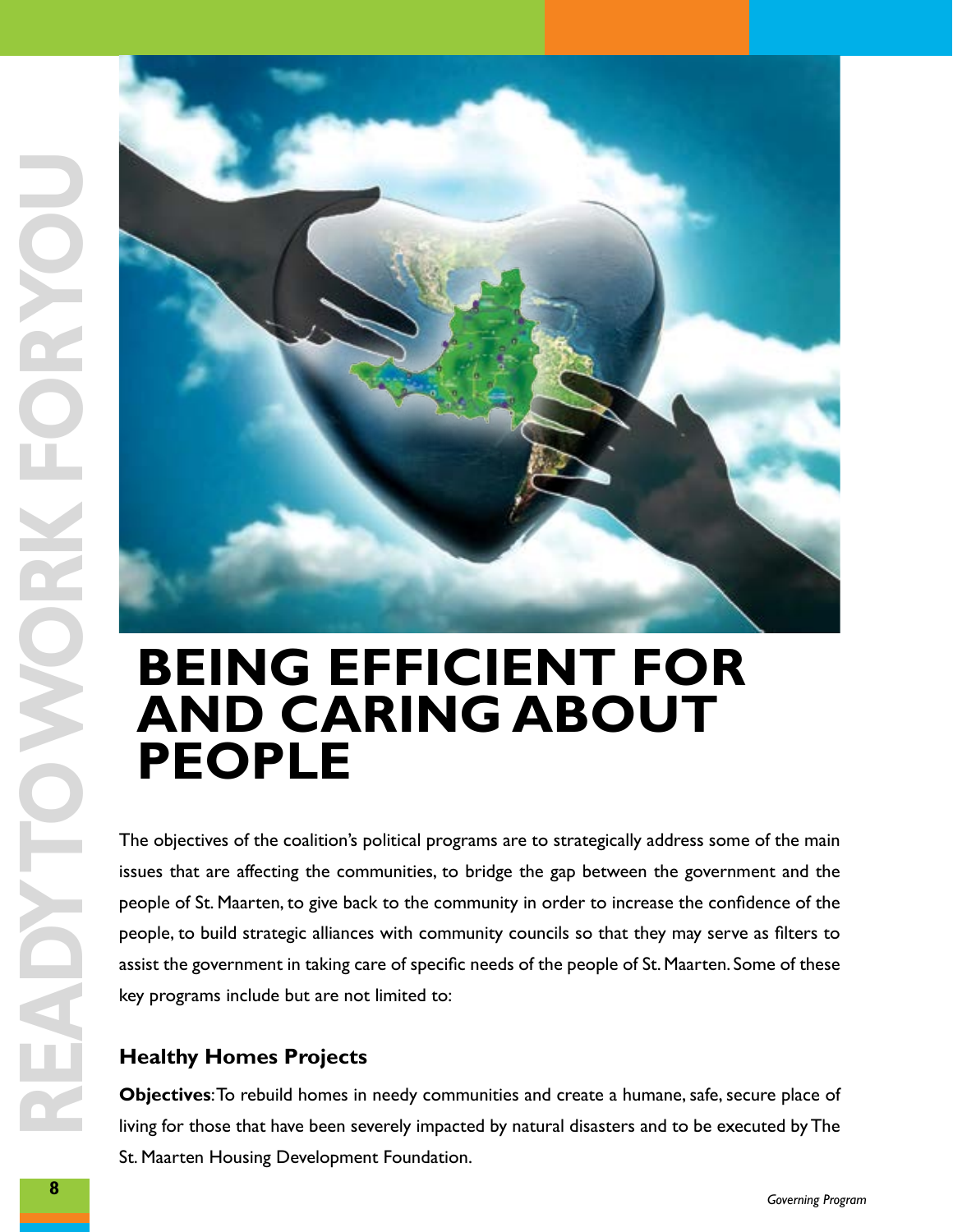This initiative has never been done before and it gives back to the community/families showing that the government cares. The people affected no longer have to wait because there is a program in place, once qualified to assist them in feeling humane again and living in a secured home. This initiative will have an indisputable positive impact on the community. This includes developing housing for uniformed services.

#### **Strengthening Community Councils**

**Objectives**: To allow the community councils to be able to function in an efficient, structured manner that will benefit the community. It allows the community councils to make a greater impact and have a more structured and meaningful role in the community. It alleviates the need for individuals to seek handouts during specific periods and have them turn to the community councils for assistance.

#### **Summer School Program**

**Objectives**: To allow students the opportunity to move to the next level by offering an intensive summer school program based on the failing subjects. Students will be tested at the end of the program with a standardized/centralized test which will determine whether they will be promoted or not. Students are given the opportunity to be promoted hence directly implementing a no child left behind initiative. Students will no longer have to repeat a year based on failing 1-2 subjects.

#### **E-Governance**

This initiative has never been done before and it gives back to the community/furniles showing<br>that the government cares The people affects to longer have to wat because there is a sengern<br>in place, once qualified to assis **Objectives**: To provide the Ministries with the necessary tools that will enable them to function in an efficient manner through the usage of technology, data synchronization and the implementation of unique identification number. This initiative reduces the redundancy and bureaucracy of Government which centralizes the administration of the government. This also ensures that accurate and reliable information is being distributed to all stakeholders and reduces the risks of identity fraud. Information will be readily available on a read-only access basis, allowing Ministries to offer better services to the citizens of St. Maarten. Information from citizens would only have to be given once, therefore reducing the need to produce documents and identification numbers to multiple ministries. In order to implement the aforementioned specific laws and regulations would have to be amended and administrations established.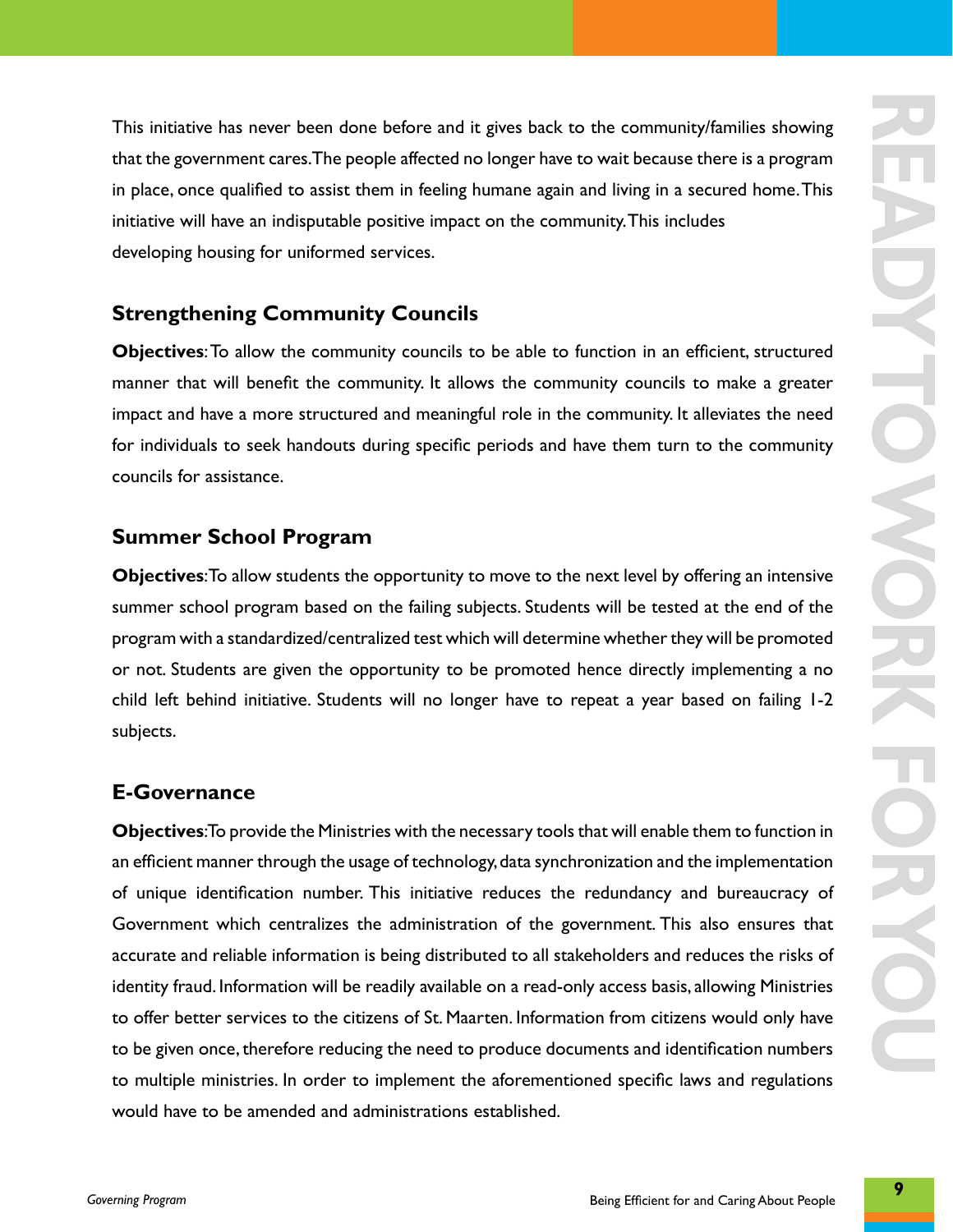#### **Adopt a School Program**

**Objectives**: To reallocate responsibility to the business community by allowing them to contribute back to the community in a productive, structured, visible manner. Businesses will ensure that the public schools firstly and other schools are maintained and sustained throughout the year. The government of St. Maarten will no longer have to concern themselves with the extra cost of maintaining the public schools of St. Maarten. This is a win-win investment.

#### **Electoral Reform**

**Objectives**: There are multiple objectives to having an electoral reform. The main objectives however are to assess the current electoral laws, to analyze the errors made in the last election based lack of clarity in the law as it was not written in chronological order. The analysis should also include the following implementing electronic voting as written in the law.

#### **Enhancement of Care for the Aging Population**

Objectives: The aging population is consistently increasing and this also includes the age group of 60+. It is imperative for the Government to take immediate holistic measures to maintain and sustain the aging population. To be more specific the following measures are recommended in structuring the present situation:

- $\triangleright$  A monitoring agent with a skilled individual in the field of aging to ensure the entities presently providing 'care' have a standard by which they must abide.
- **10 10 b C** to the community in a produce on, structured, visible manner Businesse will transfer by the property of the property of the property of the property of the protective property of the protective property o  $\blacktriangleright$  Monitoring the efficiency of Transportation Services. Currently there are no norms regulating what is to be expected in rendering transportation service to the seniors. Benchmarks must be established as guidelines to force individuals into realizing service is first and foremost the business they're in, revenue generating second. Without properly educating individuals within transportation services of their obligations, things can go astray.
	- **EXED Maintain and expand existing community help desks.**
	- **Example 2 Set Congregate Dining.** Congregate dining facilities are created to foster social interaction, and to provide a nutritious meal for seniors, recluse persons and handicapped people who may not have relatives to cook for them on a daily basis. This must be paired with transportations services and adult centers to ensure efficiency across the board.
	- h **Financial Planning Services and Financial Obligations of Employers.** Of most importance is planning for retirement. Older persons receive pension on the island, however,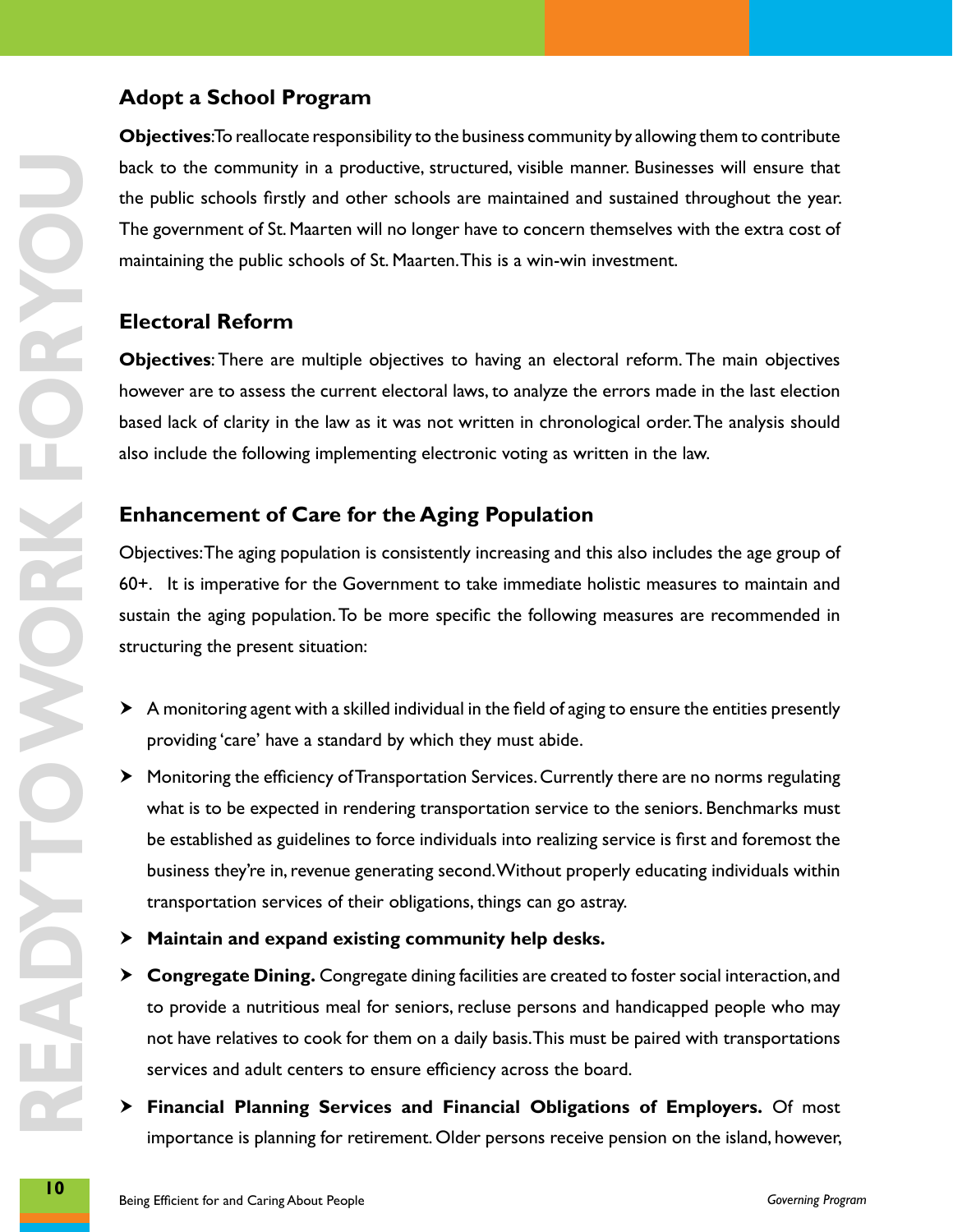**ready to work for you** UVE HOWORK ORSO

many do not receive more than NAf. 400.00, while some receive absolutely nothing and become a burden to government's coffers.

Companies shall be held accountable for questionable practices lead to having retired workers without any source of income at the age of 60 and beyond. The Labour and Inspectorate of Taxes must do their part in cracking down on businesses that deduct premiums from their employees pay cheques, however they have not registered the workers, are not paying anything in taxes to government on behalf of the workers, nor does the employee know of it.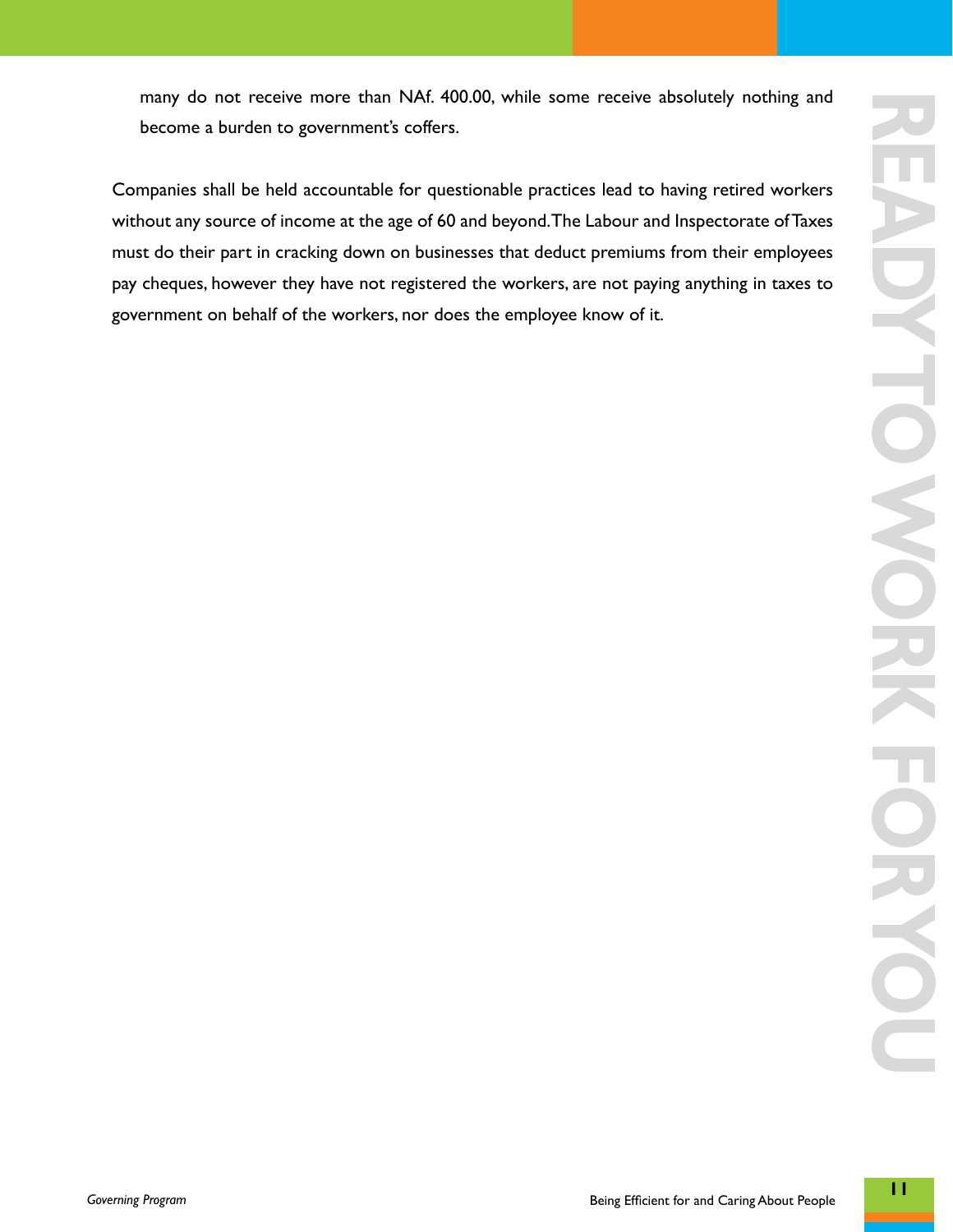

*St. Maarten must now fully assume the responsibilities of a national government which requires an effective and efficient civil service. The public administrative structure should not be cumbersome and inefficient. Government must function in a professional and streamlined manner.*

#### **PERSONNEL AND ORGANIZATION**

- $\triangleright$  Facilitate employment for returning graduates and create incentives to attract students.
- $\blacktriangleright$  Review of organizational structure.
- $\triangleright$  Introduce safeguarding measures and controls against graft and corruption within the civil service thereby ensuring fair and unbiased treatment for the public.
- $\blacktriangleright$  Improve government productivity by establishing standards and deadlines by which services to citizens must be met, including accountability and productivity systems to evaluate the performance of civil servants.
- $\blacktriangleright$  Institute and promote innovation within government
- $\blacktriangleright$  Evaluate and execute the Performance Management system
- $\blacktriangleright$  Implement an integrated strategy for the Ministries
- $\blacktriangleright$  Provide training for government staff
- $\triangleright$  Strengthen cooperation between the Council of Ministers and Parliament
- $\triangleright$  Review and enforce policy on government owned and operated vehicles
- $\blacktriangleright$  Improve the efficiency of the Public Service Center
- $\blacktriangleright$  Maintain and improve government's communication towards the public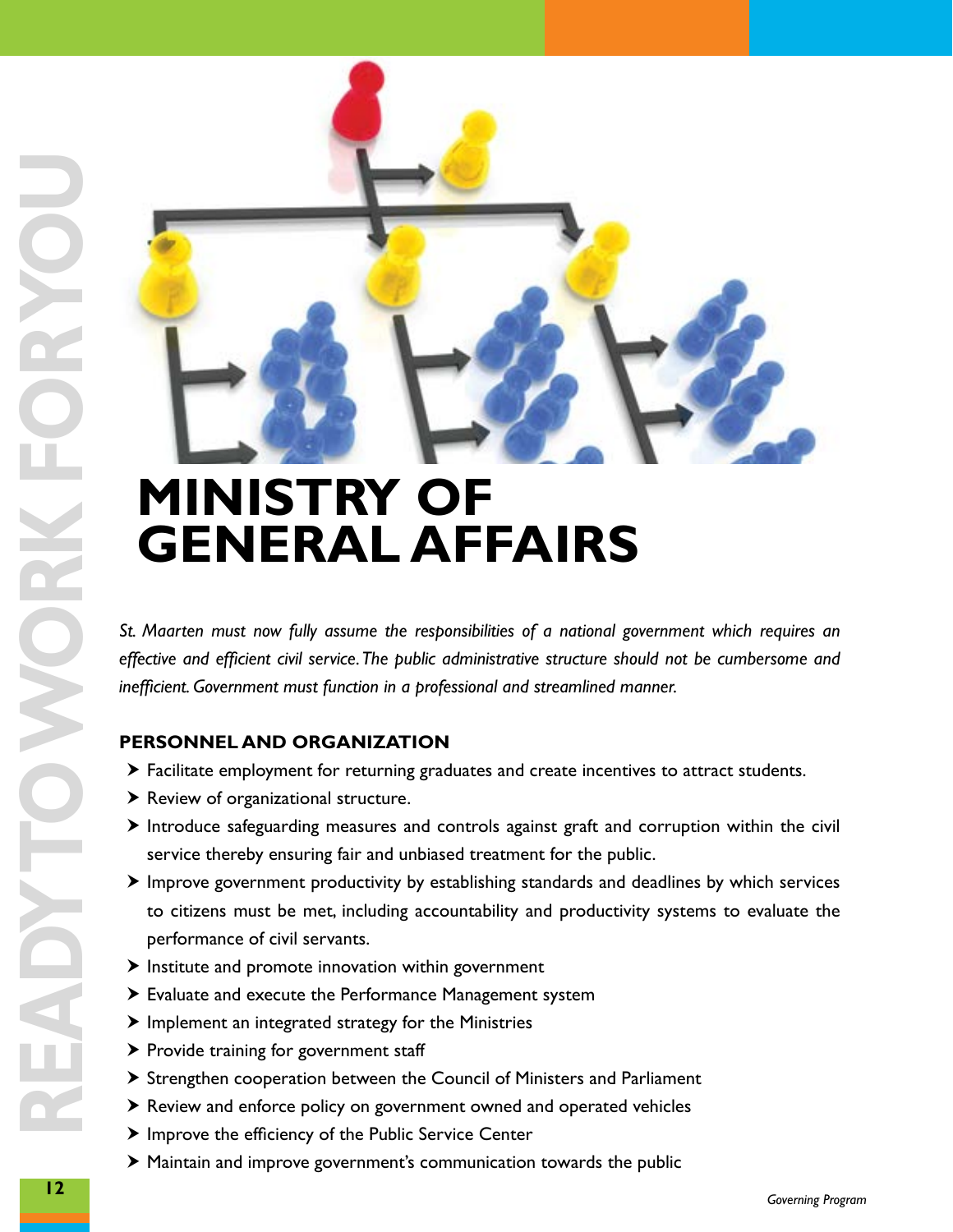- $\triangleright$  Establish a citizen's complaint procedure regarding government services
- $\blacktriangleright$  Mandate that every civil servant wears a visible identification tag
- $\triangleright$  Encourage the public to seek information regarding their rights, privileges and relevant laws

#### **FACILITY MANAGEMENT**

- $\triangleright$  Finalize the move to the new administration building.
- $\triangleright$  Prepare a long range plan for future office needs of the Government.

#### **LEGAL AFFAIRS & LEGISLATION**

- $\triangleright$  Establish an internal committee for the continuous review of existing legislation in order to update legislation where needed.
- $\blacktriangleright$  Review the Electoral law and policies
- $\blacktriangleright$  Review all organic laws
- $\blacktriangleright$  Review the Kingdom Laws
- $\blacktriangleright$  Establish a partnership with the Legislative Academy in the Netherlands (Wetgevings Academie)
- $\triangleright$  Recruit and hire additional legal expertise
- $\triangleright$  Strengthening the legislative capacity within Parliament
- $\blacktriangleright$  Facilitate training for incoming Parliamentarians

#### **Central Bank of Curaçao and Sint Maarten**

- > Improve the functioning of the bank
- $\triangleright$  Ensure the improvement of the physical structure of the building
- $\triangleright$  Transform the local office into a full-fledged branch in accordance with the Slotverklaring
- $\triangleright$  Pursue the construction of a new building

#### **INTERNAL & KINGDOM RELATIONS**

- $\triangleright$  Prepare for the 2015 negotiations within the Kingdom.
- $\triangleright$  Completion of the National Development Plan.

#### **BUREAU FOREIGN RELATIONS**

- $\triangleright$  Utilize Kingdom embassies to promote business relationships.
- $\triangleright$  Develop a system of regional representation to benefit from relationships within the Caribbean and for the broadening and creation of treaties for greater economic and political cooperation among Caribbean islands and regional partners such as the United States and Latin America.
- $\blacktriangleright$  Enhance the cooperation with regards to European Funding.
- $\triangleright$  Review the treaties, laws, and policies for aviation and maritime affairs and establish aviation and marine directorates for this purpose.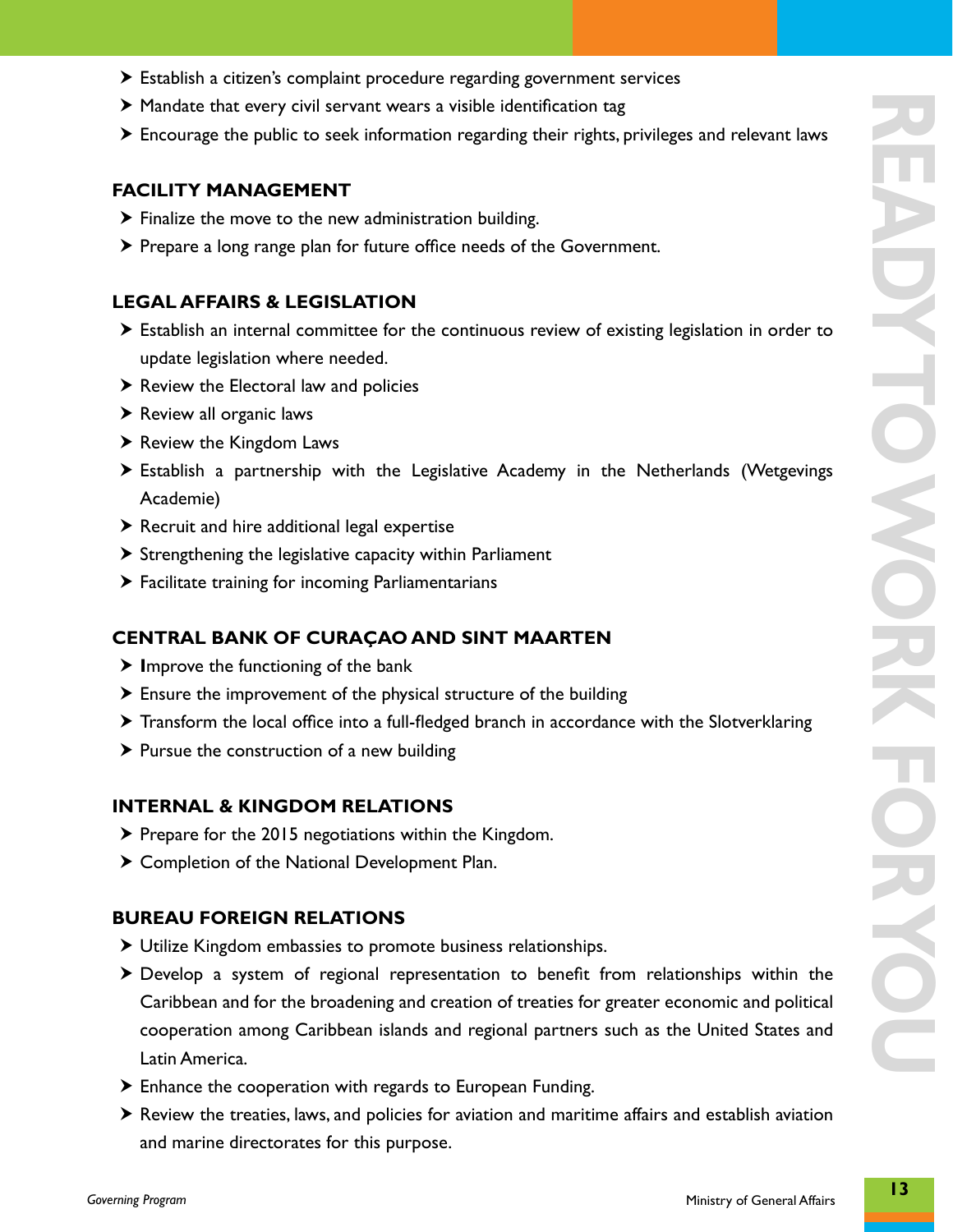- **14 CHEC DECS EXECTS FOR THE SET AND THE SET AND THE SET AND PROPERTY CONTROLLATION PROPERTY TO FOOM MUNICATION ONCE SET AND THE SET AND THE SET AND THE SET AND THE SET AND THE SET AND THE SET AND THE SET AND THE SET AN**
- $\triangleright$  Develop a comprehensive and synchronized program with St. Martin.

#### **OFFICE OF CIVIL REGISTRY**

- $\triangleright$  Continue the upgrading and modernizing of the services offered by the Office of Civil Registry.
- $\blacktriangleright$  Expand the Office of Civil Registry to better accommodate the public.

#### **DEPARTMENT OF COMMUNICATION**

- > Prepare a strong Vision Statement to provide direction and focus for the people of Sint Maarten.
- $\triangleright$  Disseminate a steady flow of information to the public on our constitution and how it affects the general public.
- $\blacktriangleright$  Eliminate the complaint from the public that they are not heard in Government by implementing a system where written complaints can be submitted on all areas of Government.
- $\triangleright$  Provide valuable service to business and to the community in an efficient and effective manner.
- $\blacktriangleright$  Implement a media code.

#### **RECORDS & INFORMATION MANAGEMENT**

- $\blacktriangleright$  Upgrade the information management process to ensure that all documentation is synchronized, thereby guaranteeing a smooth flow of information.
- $\blacktriangleright$  Integrate information systems to provide better service to business and the community.
- $\blacktriangleright$  Further development of e-government.
- $\blacktriangleright$  Improve the public administration system by simplifying and streamlining the bureaucratic processes, making them more user-friendly and easier for the average person to understand.
- $\blacktriangleright$  Improve Government productivity by establishing standards and deadlines by which services and information provided to citizens must be met.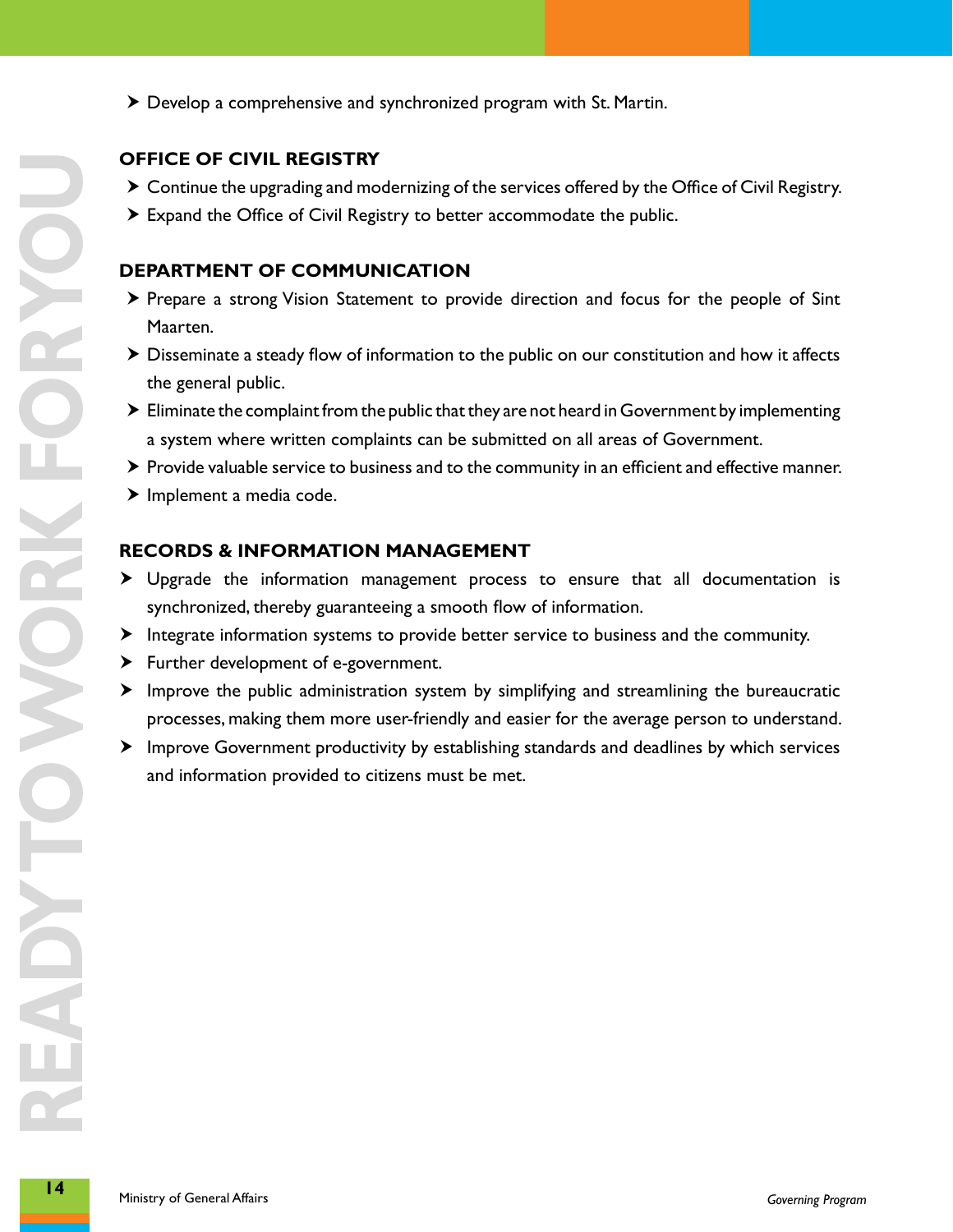

*Affordable healthcare services, safe communities and employment opportunities are some of the basic rights every citizen of Sint Maarten is entitled to.*

#### **PUBLIC HEALTH**

- $\triangleright$  Establish a health care research and development council
- $\triangleright$  Automate and upgrade the collection of healthcare data
- $\blacktriangleright$  Support existing rehabilitation efforts for hard drugs and alcohol
- $\blacktriangleright$  Build a mental health facility
- $\blacktriangleright$  Elderly care:
	- Gather and maintain a database on the elderly on Sint Maarten
	- Provide additional insurance coverage to seniors that include incentives and discounts
	- Promote private/public partnerships designed to offer caretaker services for the elderly
	- Introduce pensioners discount cards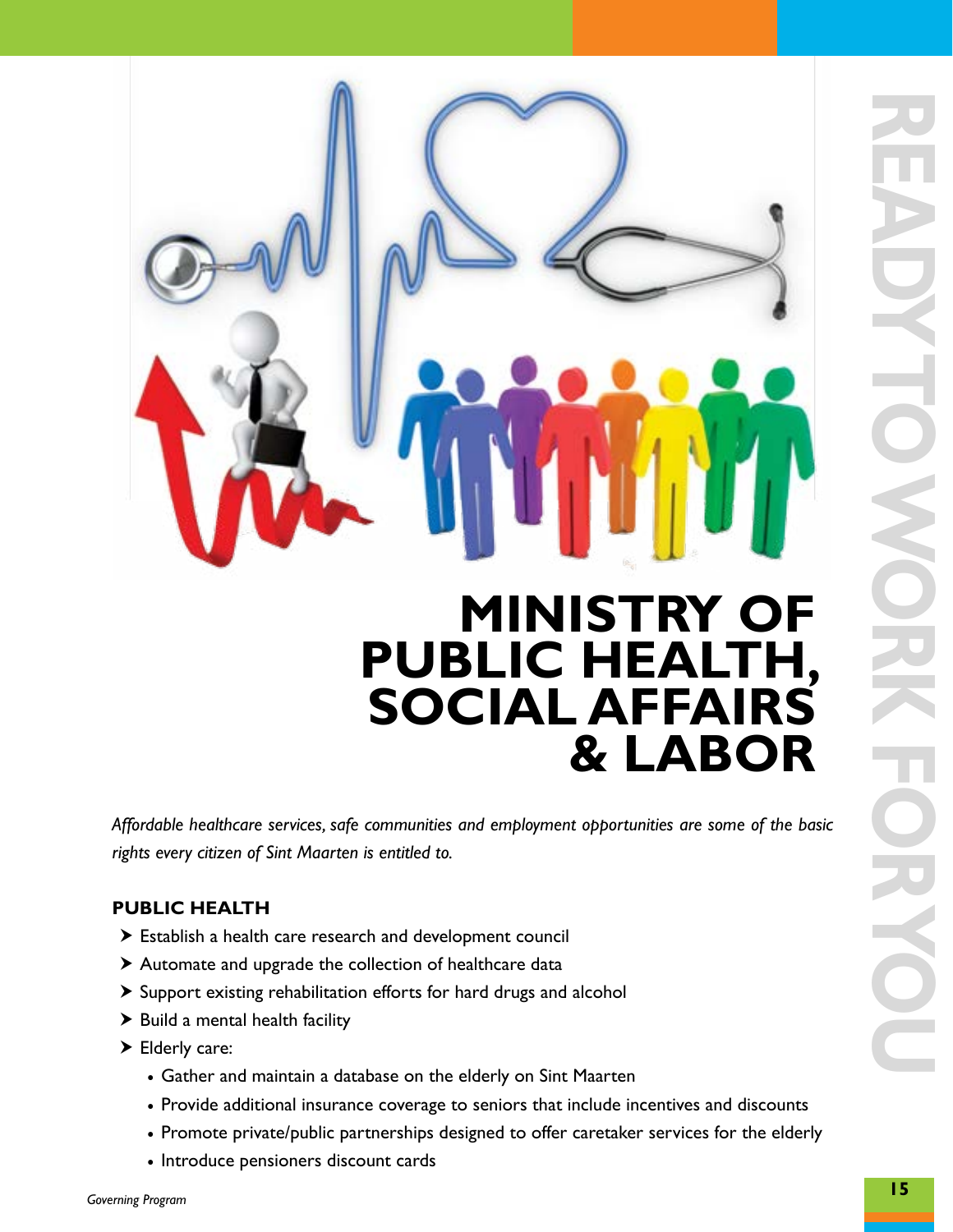- $\triangleright$  Build a modern medical facility that will establish Sint Maarten as a regional healthcare center
- $\triangleright$  Support and promote medical tourism in conjunction with the new Sint Maarten Medical Center (SMMC), thereby providing a broad range of specialist and emergency care that would normally not be possible in Sint Maarten and, for the greater part, eliminating the need for patients to travel off island for medical treatment
- h Mediate between on-island medical schools and the University of St. Martin to provide premed and other basic preparatory training possibilities on Sint Maarten
- $\triangleright$  Finalise tariff structure between the SZV and the SMMC to develop and improve healthcare services to the residents of Sint Maarten
- $\triangleright$  Recruiting medical and allied health specialists from neighboring islands that meet medical standards
- $\triangleright$  Attracting and retaining local nurses and doctors with tax incentives
- $\triangleright$  Tightening collections on insurance and patients to safeguard the hospital income and budget
- $\triangleright$  Exploring additional resources through health, NGO and visitor philanthropy

#### **SOCIAL AFFAIRS**

- $\triangleright$  Create development programs where no community is forgotten by placing greater emphasis on community planning to create a greater sense of community spirit and a positive healthy outlook.
- $\triangleright$  Community volunteer and outreach programs:
	- • Create volunteer programs where civil servants can allocate one day a month to their community, thereby encouraging residents of those communities to also play a role in their communities
	- • Create incentives to promote community volunteering and national service
	- Encourage community action through recognition and awards, such as a "Community Volunteer Award"
	- Appoint District Inspectors chosen from respected community leaders and charged with overseeing each district's general health needs.
	- Funding for the training of community councils which play a major role in improving their communities
- $\triangleright$  Assist young people to develop skills and make a difference in their communities, through a program designed for 16-20-year-olds that encourages personal and social development
- $\triangleright$  Along with the Ministry of Justice, review the Court of Guardianship's function and propose stricter enforcement and harsher sentences for dead-beat fathers
- $\triangleright$  Provide support services aimed at helping single parents, in particular young, single mothers who are economically vulnerable
- $\triangleright$  Expand and upgrade the services for children with special needs, both physically and mentally
- ▶ Work on government policies to provide better support to NGOs
- $\triangleright$  Combat all forms of discrimination and educate the people on detecting the signs of discrimination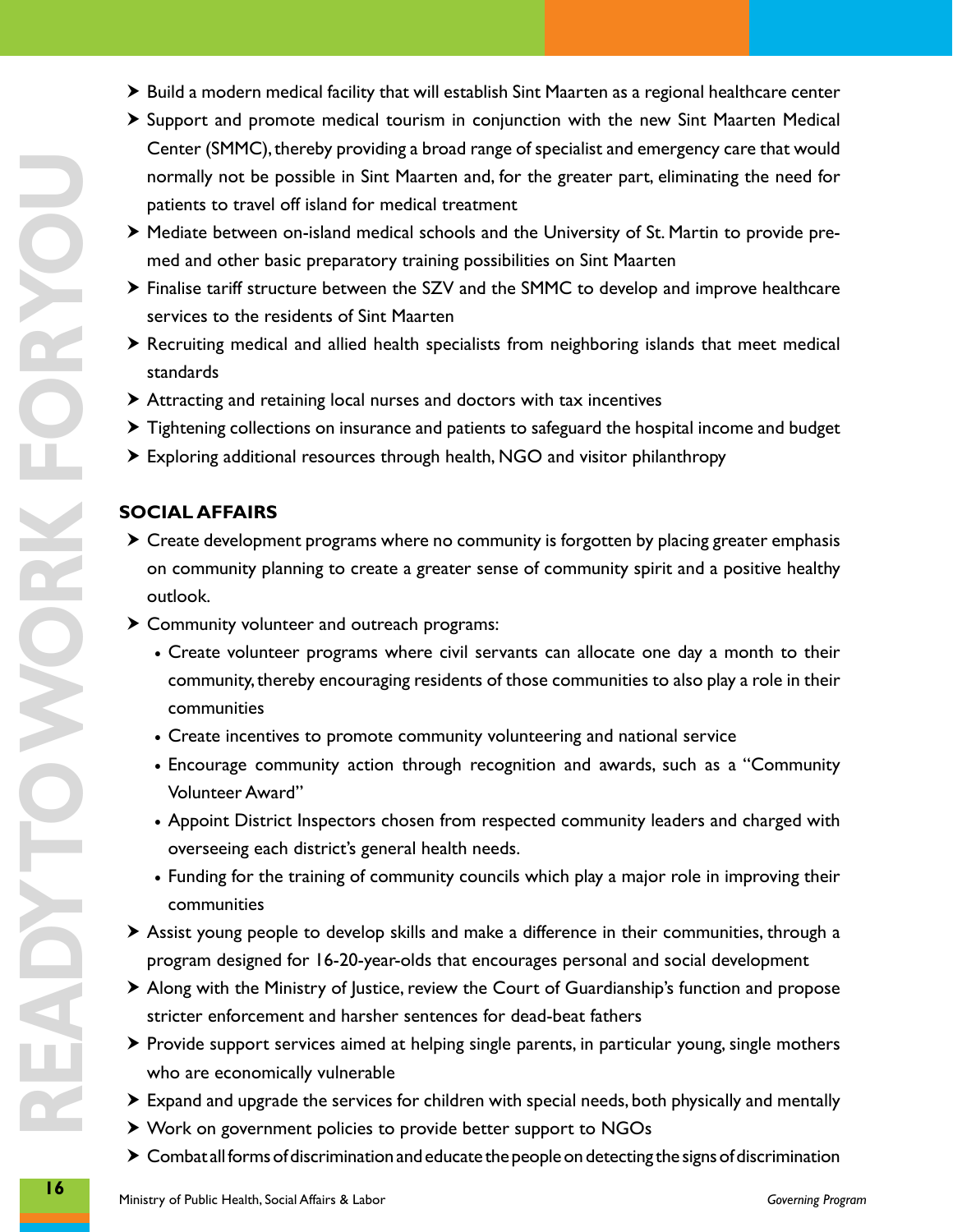#### **LABOR**

- $\blacktriangleright$  Further develop and strengthen the counterpart concept
- $\blacktriangleright$  Develop a comprehensive labor policy incorporating the needs of the island's economy, taking into account existing labor, as well as graduating students entering the labor force
- $\blacktriangleright$  Ensure that the information flow to Government pertaining to the labor market is up to date and accurate, providing the base for proper planning
- $\triangleright$  Prioritize ongoing training and development to increase worker productivity and performance through:
	- Incentives to employers for employee development
	- Promotion of the introduction of flexible working practices to increase industry responsiveness
	- Ensuring that service level in the labor industry is of high standards
- $\blacktriangleright$  Ensure, through ongoing training, that the service level in the hospitality area is given top priority
- $\blacktriangleright$  Implement the law for flexible labor (6 month contract issue) to improve the economic position and therefore spending power of employees and to improve the productivity for employers
- $\triangleright$  Research the solution for the gap between the education (supply) and labor market (demand) and the possibilities for job creation for the returning young professionals of St. Maarten
- h Provide training programs in areas of employment requiring specific training and skills, such as IT development (host services), telecommunications, civil aviation (air traffic controllers and pilots) and shipping and maritime inspectors.
- $\blacktriangleright$  Ensure employment for returning graduates:
	- Promote counter-partnerships
	- • Create a database linked to student registry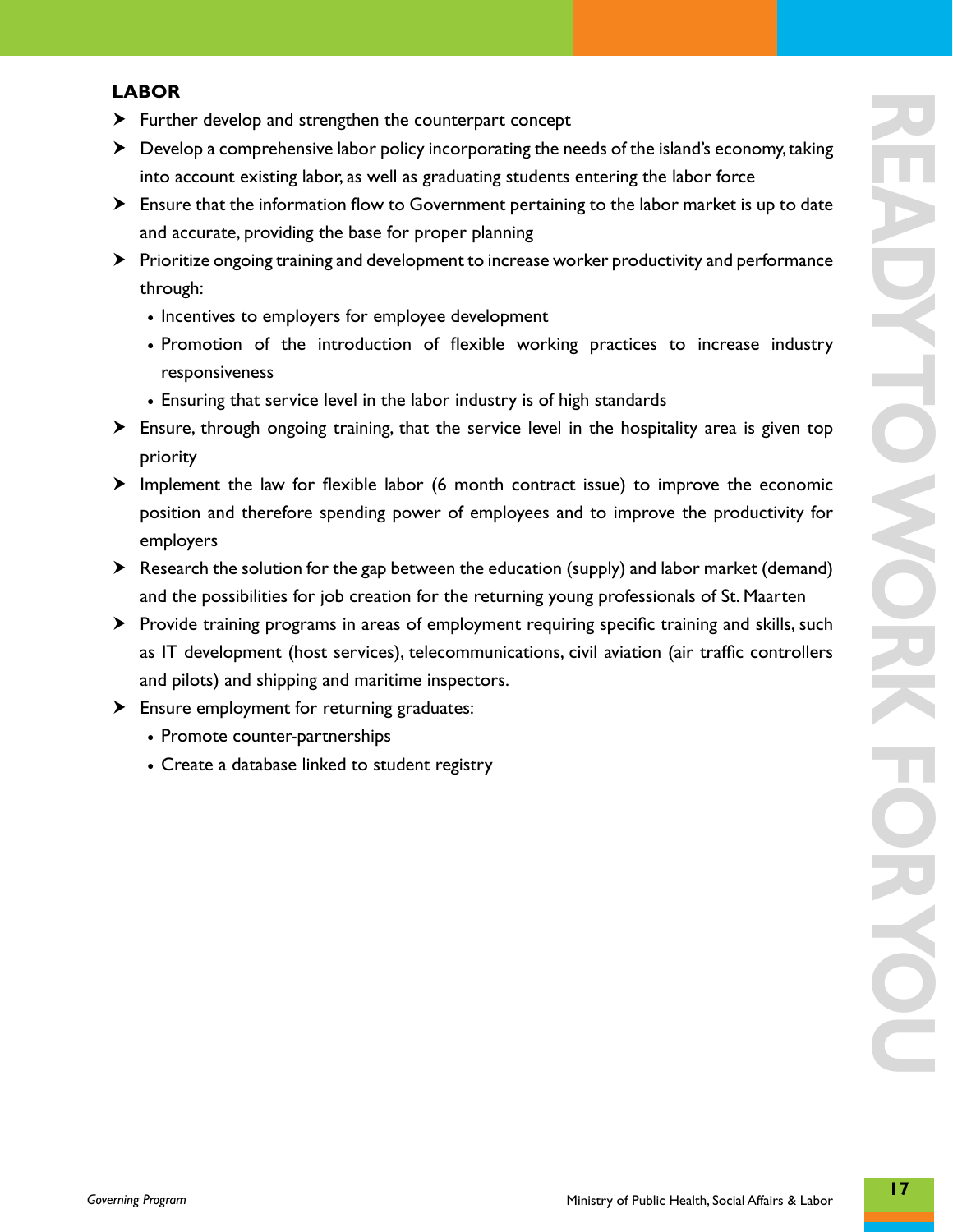

*Every citizen is entitled to live in a safe and secure environment functioning within an efficient and effective judicial process.* 

#### **IMMIGRATION AND BORDER CONTROL**

- $\blacktriangleright$  Implement an extensive and in depth review of the immigration function based on a continuous review of the need for non-locally available labor
- $\triangleright$  Ensure that the immigration policy accommodates the employment of qualified locals first, while providing foreign labor where not locally available
- $\triangleright$  Investigate the possibility of offering a temporary, short-term work and residence permit system
- $\triangleright$  Establish clear, unbiased immigration policies for permits, renewals, and amendments
- $\blacktriangleright$  Improve the time factor on procedures for application review and response by simplifying and reducing the level and detail of the bureaucratic process involved in the granting of work and residence permits
- $\triangleright$  Implement the use of advanced technological systems for smoother running's of the immigration, visa and border control procedures
- $\blacktriangleright$  Implement an effective data processing system at points of entry in order to achieve proper immigration controls by keeping in depth details on stated place of residence on Sint Maarten
- $\triangleright$  Develop fair, regular and consistent immigration controls to be executed in a humane manner while protecting the rights of those being controlled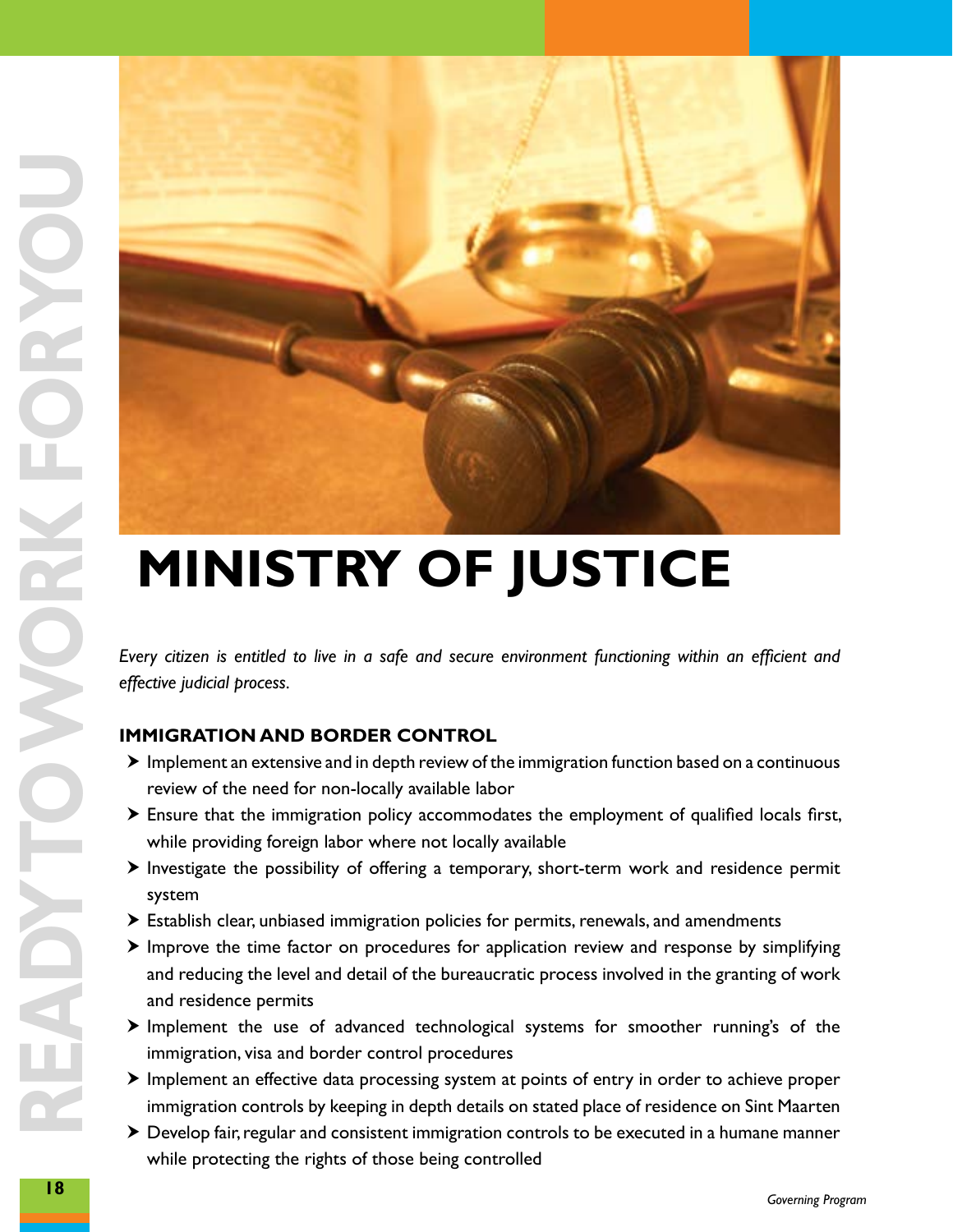- $\triangleright$  Improve coordination with Saint Martin authorities to combat cross-border crime (falls under the Governor)
- $\blacktriangleright$  Identify these instances and, until this matter can be rectified legally, work and residence permits should be issued
- ▶ Work with Kingdom authorities in reviewing the Dutch language requirement for naturalization
- $\triangleright$  Strengthening the Customs department with, among other things, training and increase of manpower.
- $\triangleright$  Ensure that high risk flights are always checked for the control of illicit goods
- ▶ Strengthen cooperation between Customs and immigration & Border Control
- $\triangleright$  Together with PJIA better facilitate and improve the facilities for passengers with challenges in immigration (holding area)
- h Reinstating the Simpson Bay Facilities as a holding center for undocumented individuals
- $\blacktriangleright$  Combat human trafficking
- $\triangleright$  Implement joint border control at PJIA/ the Franco Dutch treaty
- > Introduce Police Cooperation Treaty
- $\blacktriangleright$  Finalize demarcation of Sea borders
- $\blacktriangleright$  Improve the immigration information system to create facts for policy decisions
- $\blacktriangleright$  Higher police visibility in various districts. More police vehicles.

#### **POLICE FORCE**

- $\blacktriangleright$  Formalize the Justice Academy
- $\blacktriangleright$  Support the recruitment efforts of the police force
- $\blacktriangleright$  Recruitment of (auxiliary) police officers
- $\triangleright$  Focus on youngsters not in school between the ages of 17 19 as being primary recruits for the police force
- $\triangleright$  Establish salaries and benefits (i.e. health and physical programs) to build a strong police force
- $\blacktriangleright$  Train and upgrade the police force for the improvement of the force
- $\triangleright$  Provide debriefing services for police force such as counseling to alleviate the stress levels in the workplace
- **E** Implement a program where Government can make police available for hire to businesses thereby providing better protection for the business and the public while earning additional revenue for Government which will allow for the employment of additional members to the police force

#### **CORRECTIONAL FACILITIES AND JUDICIAL PROCESS**

- $\blacktriangleright$  Gather data on juvenile delinquency and school drop outs to assist the appropriate ministries in dealing with juvenile delinquency
- $\triangleright$  Advocate increased sentences for spousal and domestic abuse, along with greater support for victims and the institutions that offer assistance, such as championing the causes of organizations such as Safe Haven
- $\triangleright$  Create re-integration programs for the youth after serving time or out of school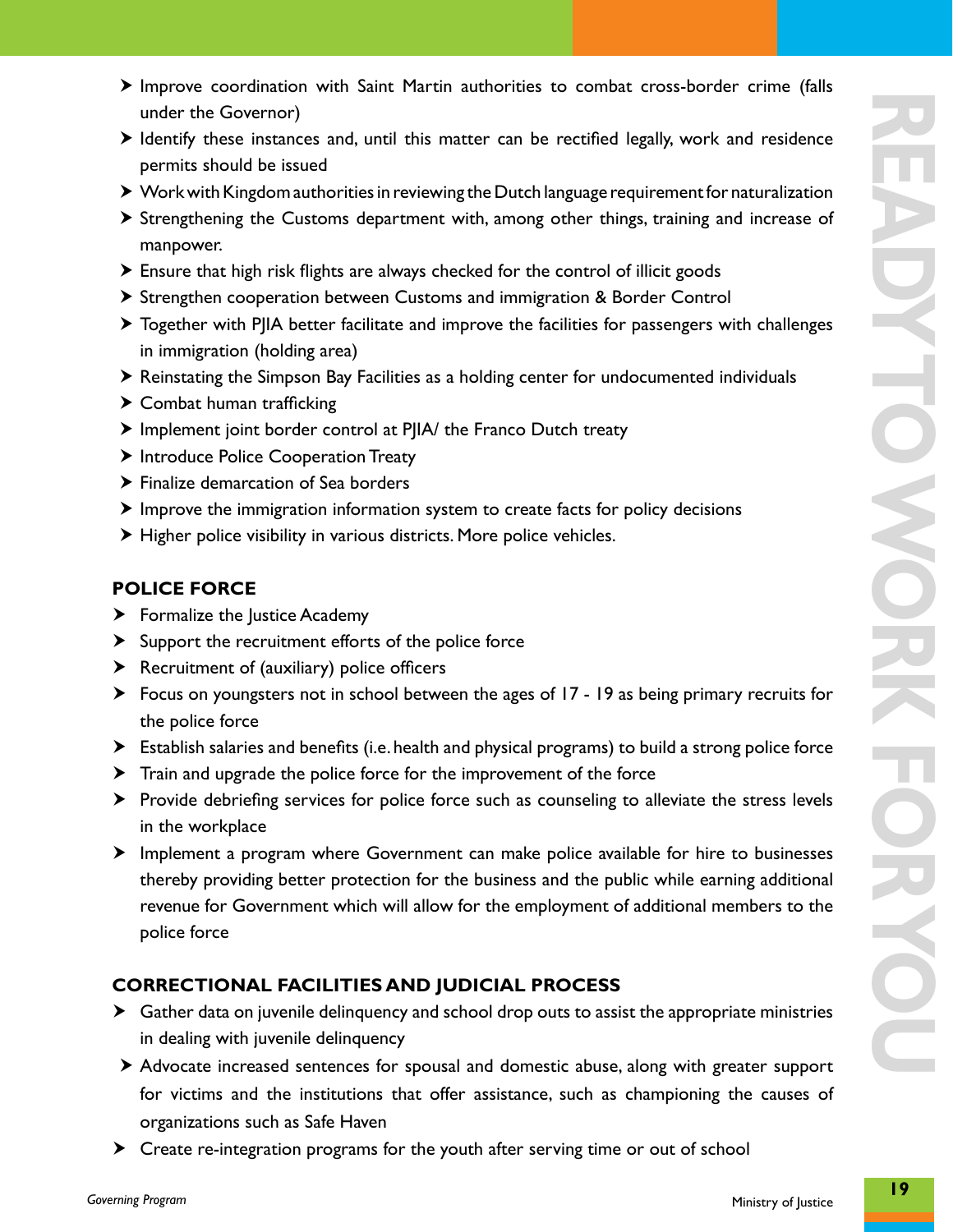- $\blacktriangleright$  Finalize the expansion and renovation of the Pointe Blanche Prison
- $\blacktriangleright$  The privatizing of the prison must be studied. The coalition will establish a review committee consisting of Government representatives, business, the church and the prison to study this option
- $\triangleright$  Support and expand the existing rehabilitation and probation department by utilizing psychological analysis, discipline, and close coordination with the prison on prisoner behavior, training etc.
- $\blacktriangleright$  Motivate the judicial process to:
	- Foster a get tough on crime attitude

#### **Youth Delinquency**

- h Finalize the (Miss Lalie) Youth Detention and Rehabilitation Facility for youth offenders
- **E**stablish Youth Community Service policy for first offenders/ Expand possibilities for alternative punishments
- > Prevent crime amongst youth through crime prevention programs
- $\triangleright$  Provide for rehabilitation programs and guidance for (youth) offenders

#### **House of Detention**

- $\triangleright$  Research possibility of prisoners contributing to their incarceration costs
- > Finalize the upgrade and expansion of Point Blanche prison to meet international standards'
- $\triangleright$  Continue improvement of the House of Detention. Complete all phases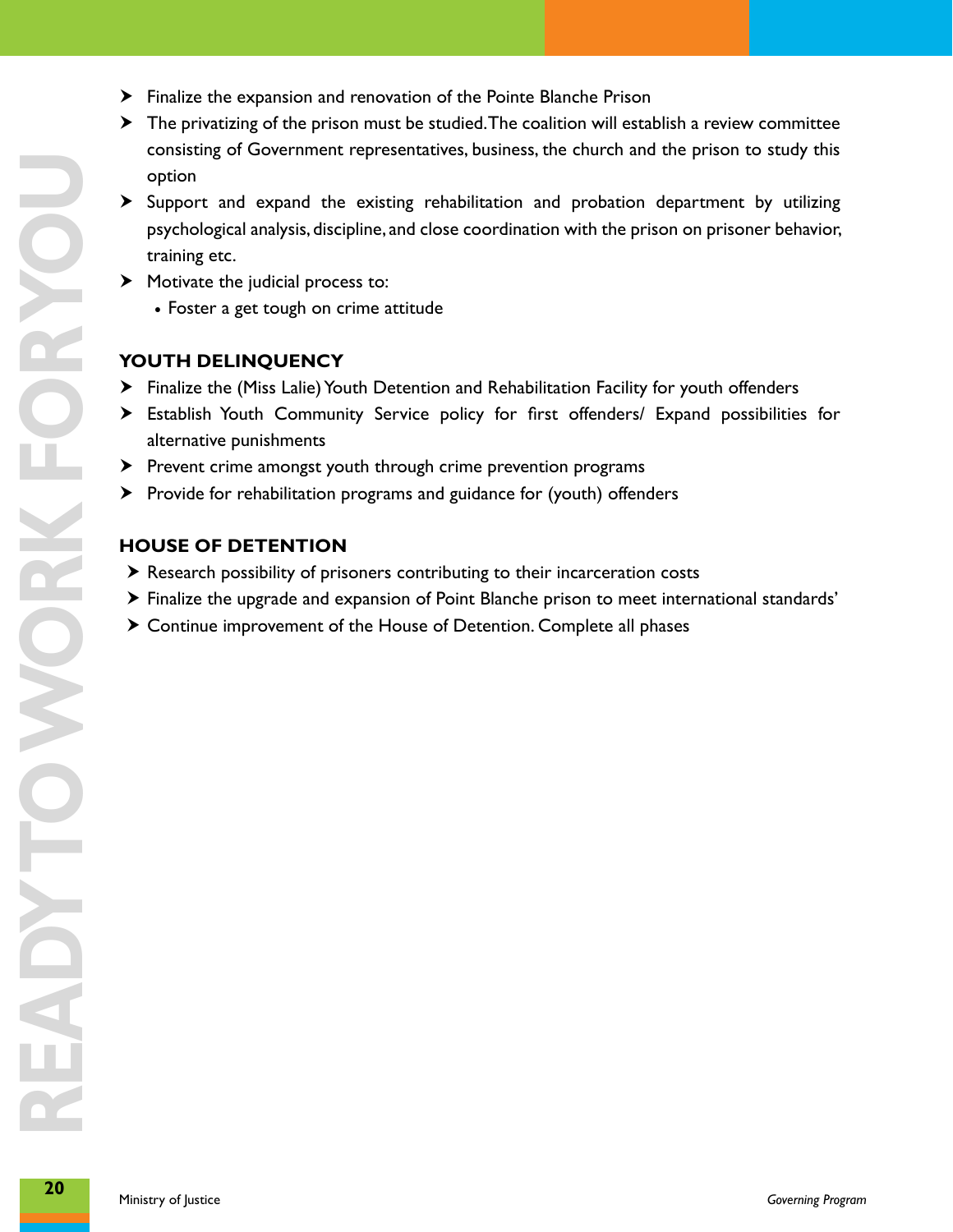

### **ministry of education, culture, youthaffairs & sports**

*The future of Sint Maarten depends on the success of our educational system, the provisions we make for our youth, the development, recognition and ownership of our culture and the development and professionalization of sports.*

#### **EDUCATION**

- $\triangleright$  Implement education reform necessary for the future development of Sint Maarten by maximizing the potential of our students. No student, teacher, or school should be left behind.
- $\triangleright$  Because Dutch is a very important language, the coalition will put in place a strong Dutchas-a-foreign language curriculum in all schools to allow students to master Dutch by the end of secondary education.
- $\triangleright$  Further expand the scope and content of the current education system by developing effective policies on:
	- Elementary Education—the foundation to a good education—should nurture young learners to develop high self-esteem and critical and creative learning skills.
	- Secondary Education—one of the vital links in the "chain" of goals and objectives of education—will be geared toward assisting students in becoming independent and responsible adult citizens.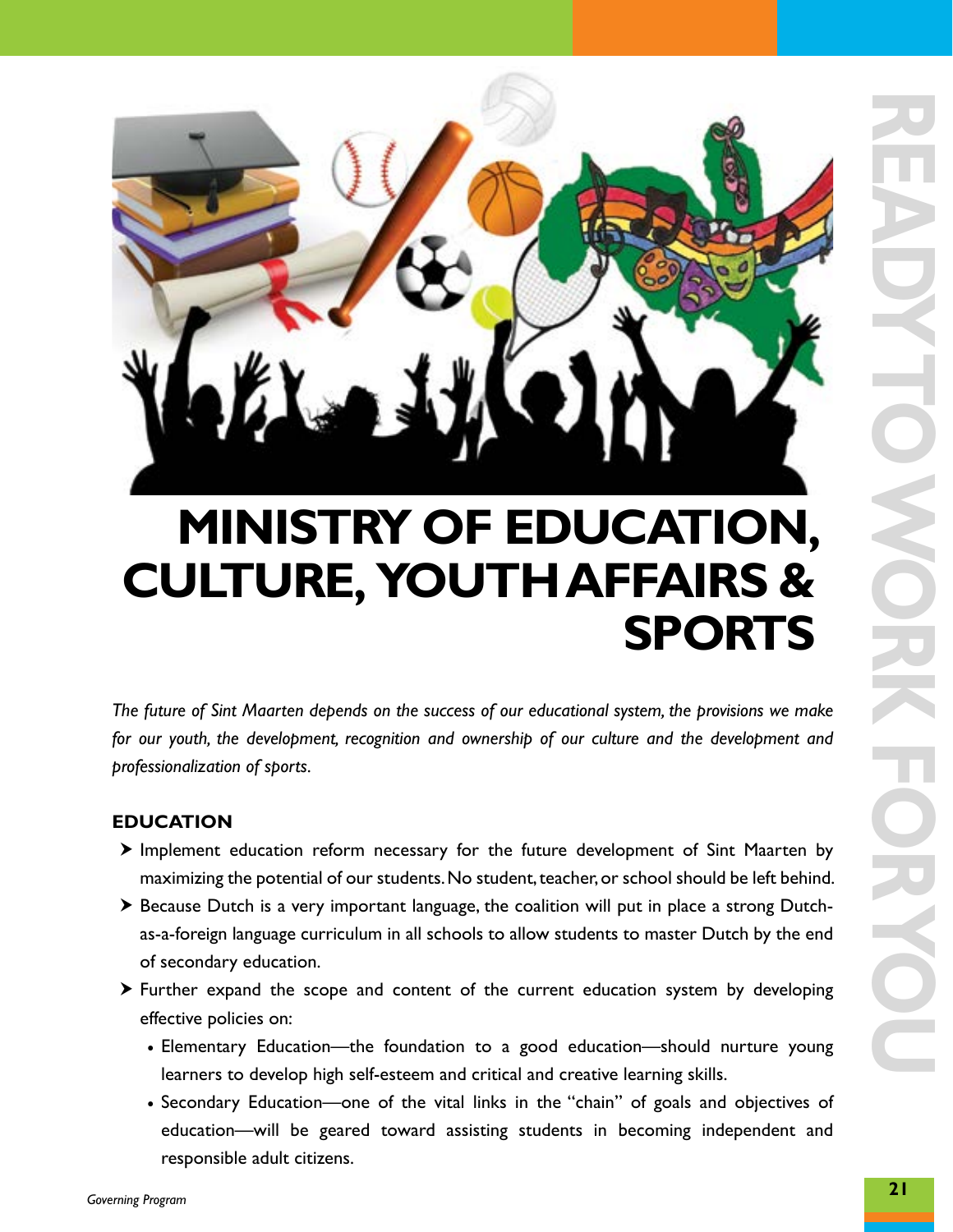- so as to provide specialist skills to enhance individual earning capacity, thereby further stimulating personal and economic growth.
- **2 Fichaland and Vocation Education will be thosehological est is excondary and entrary levels<br>and a to provide special and vocation growth in the subsection of the subsection of the secondary procedure of the secondary** • Higher Education: the University of St. Martin should be supported in order to provide Sint Maarten with competent men and women trained in business, government, the arts, science and technology, and other professions that will contribute to the growth of the economy.
	- • Adult and Continuing Education will be promoted to enable adult learners to acquire basic skills needed to be more productive members of the society.
	- • Special Needs Education will provide students with strategies and techniques to cope with disability throughout their education and the tools needed to become well-adjusted, independent persons in the community.
	- Implement reform to facilitate and accommodate:
		- » e-learning
		- » home-schooling
		- » schooling for the gifted and talented
		- » HIV/AIDS education, sex education, community service, tourism education, and environmental education
		- » a greater emphasis on culture and heritage education, from elementary to higher education and throughout adult education
		- » a greater emphasis on science and technology and the performing arts
	- $\triangleright$  Review Government's role in the support and development of the University of St. Martin by making the university a priority in Government's educational plans for Sint Maarten:
		- Officially recognize the University of St. Martin
		- Support the accreditation of the University of St. Martin.
		- Support the efforts of the University of St. Martin in improving university affiliation and alliances which will allow for the transfer to accredited institutions
		- Become a partner in the marketing strategy for expansion and growth of USM in attracting students from the region
	- $\blacktriangleright$  Establishing benchmarks for teachers
	- $\triangleright$  Providing professional development opportunities
	- $\blacktriangleright$  Working towards the presence of Assistant teachers
	- $\triangleright$  Review the existing scholarship policy to ensure that it fully caters to the needs and requirements of Sint Maarten and grant scholarships based on needs of the island
	- $\triangleright$  Foster increased awareness and recognition of the national symbols and national pride, primarily through education
	- $\blacktriangleright$  Include Culture and local heritage in all curricula
	- $\triangleright$  Support after-school and afternoon programs for those students needing extra help
	- $\blacktriangleright$  Reduce the bureaucracy in the assessment and hiring of teachers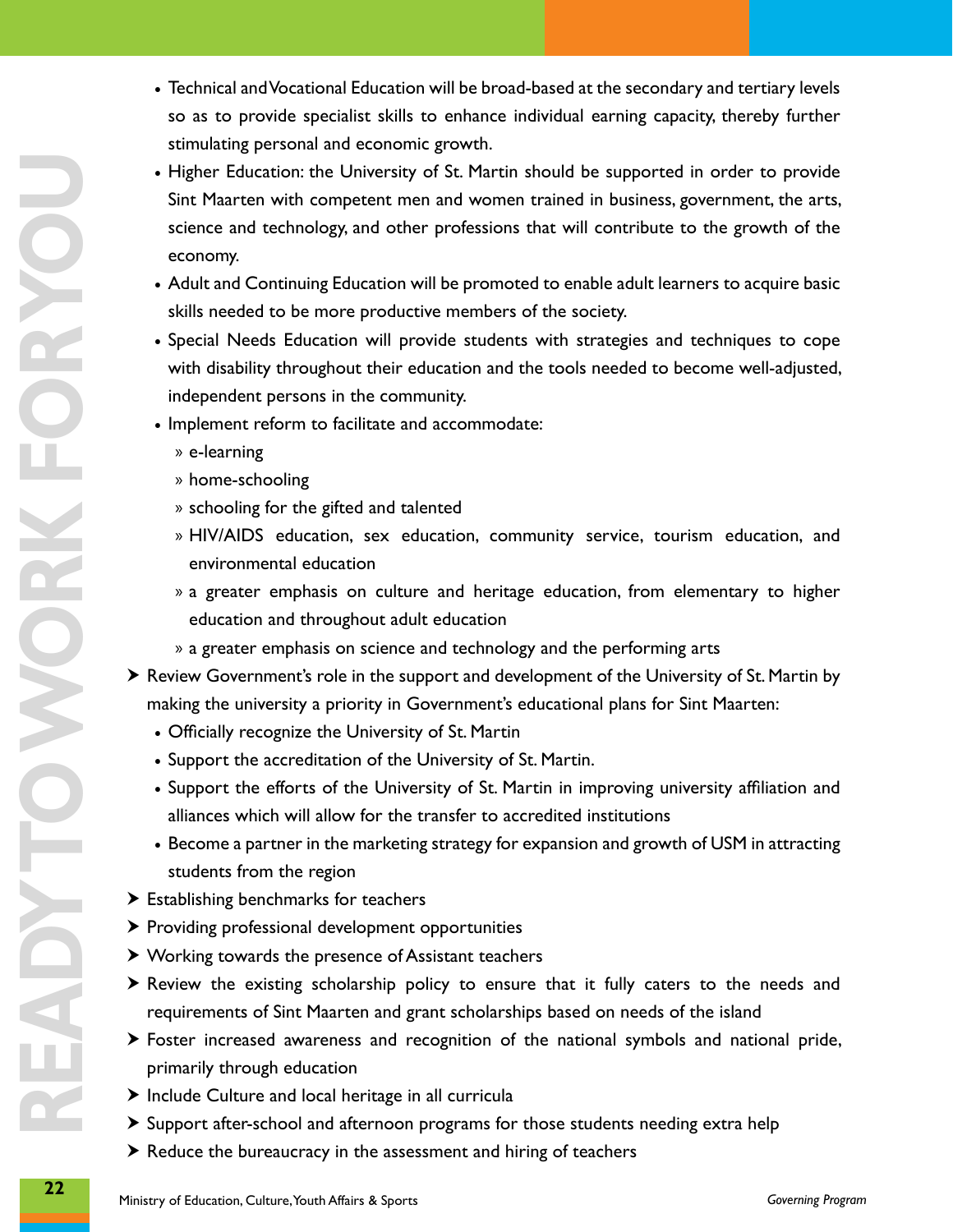- $\triangleright$  Urge local financing institutions to assist in creating incentives for teachers and all civil servants, such as favorable loan and mortgage rates
- $\triangleright$  Order an inventory of the needs of the schools in Sint Maarten and request bids from companies to carry out the required repairs and improvements and to convert all schools to solar power
- $\triangleright$  Offer incentives to companies to adopt a school
- $\triangleright$  Study the feasibility of a Summer School program for students who have been held back due to not obtaining the necessary scores in one or two subjects. In a possible 6-week program students can be tested at the conclusion to determine if they are at the level to be promoted.

#### **CULTURE**

- $\triangleright$  Create the mechanism to disseminate the message that an awareness of culture enables and develops a healthy spirit of nationalism
- $\triangleright$  Undertake cultural awareness campaigns teaching citizens about the culture of Sint Maarten
- $\triangleright$  Government will continue to encourage and support existing cultural efforts by local cultural organizations
- $\triangleright$  Build a Center for Performing Arts to be used as a venue for the performance and development of arts and music
- $\triangleright$  Develop a state-of-the art National Library, National Art Gallery, and National Museum to record, protect, and preserve Sint Maarten's cultural heritage
- $\triangleright$  Support the Sint Maarten Carnival development foundation in their efforts to ensure growth of the festival on an annual basis.
- $\triangleright$  Preserve and support Sint Maarten's monuments through dedicated effort
- $\triangleright$  Establish an Archaeological Center to serve Sint Maarten and the immediate region

#### **YOUTH AFFAIRS**

- $\triangleright$  Establish firmly as Government's position that the youth is the future and the most valuable resource of Sint Maarten
- $\triangleright$  Put in place programs and collaborate with relevant youth organizations to address specific youth issues

#### **SPORTS**

- $\triangleright$  Develop a comprehensive sports policy with the emphasis on access for all, focusing on making it possible for all citizens, regardless of their physical ability, financial status, or age to participate in sports activities, whether recreational or competitive
- $\triangleright$  Establish firmly as Government's position that sports development is essential as sports play an important role in the nation-building process by enriching lives and by further fostering civic pride and community identity
- $\triangleright$  Promote sports scholarships for talented students who might not otherwise qualify for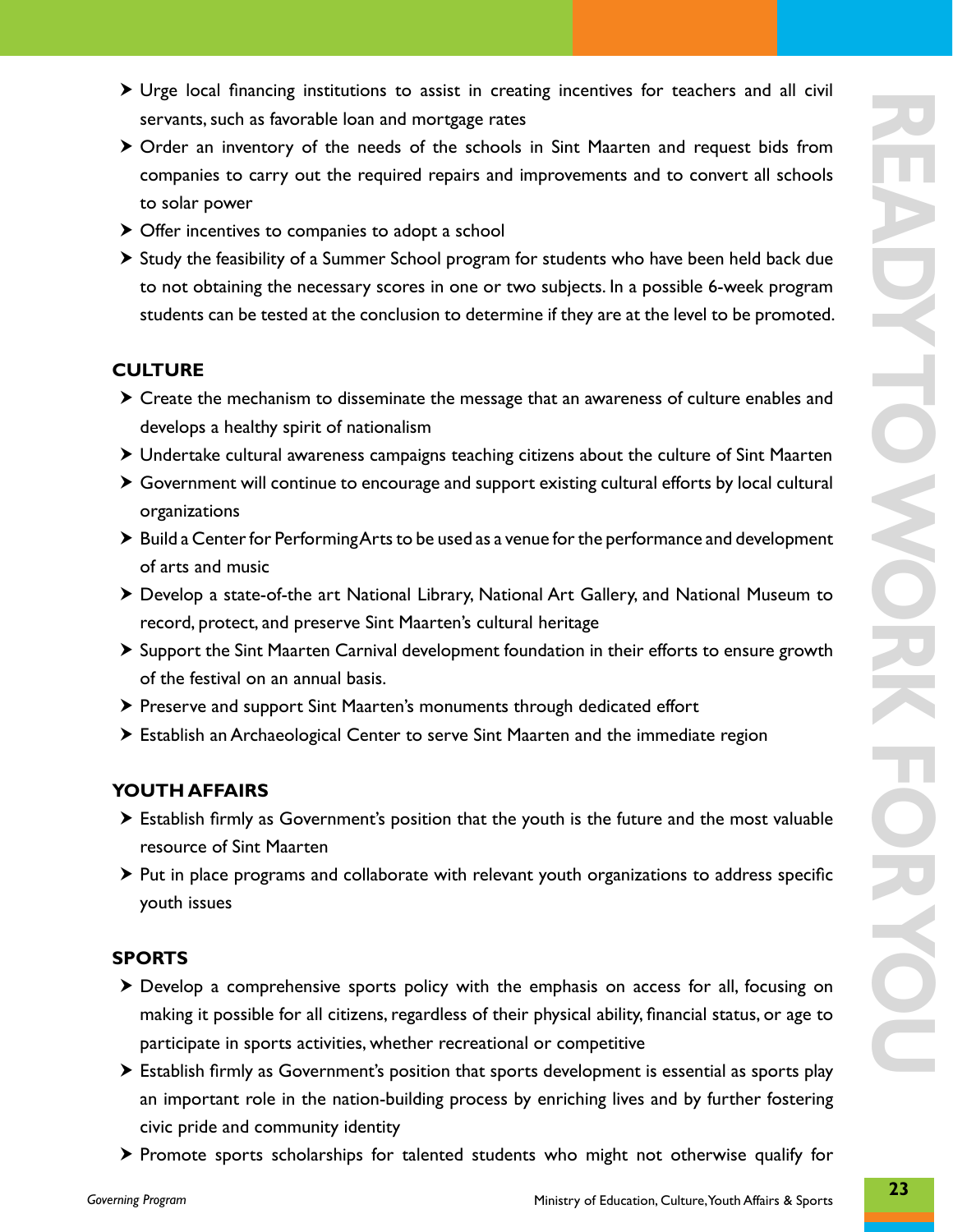academic scholarships

- $\blacktriangleright$  Continuation of the National Sports Institute to:
	- Develop sports tourism
	- • Re-instill confidence in Sint Maarten's sports and restore the island's pride in the high level of sports talent in the community
	- Function as the sole directorate for sports in charge of all matters pertaining to sports
	- Function as the centralized sports authority entrusted with formulating a comprehensive sports policy
	- Encourage talented athletes and others to become trainers and coaches
	- • Coordinate national sports days
	- • Stimulate sports achievements on all levels by organizing yearly sports awards presentations bolstering national pride and stimulating young athletes to excel and showing appreciation for coaches, trainers, and support staff
	- Develop neighborhood and school competitions
	- Assist, support, and supervise the building of national teams
	- Establish and coordinate sports seasons to maximise community involvment
	- Encourage cooperation between the public and private sectors by offering tax breaks for corporate sponsorships and support of school sports programs and national teams
- $\blacktriangleright$  Maintain all sports facilities
- $\triangleright$  Create movement programs for the elderly, the mentally and physically challenged.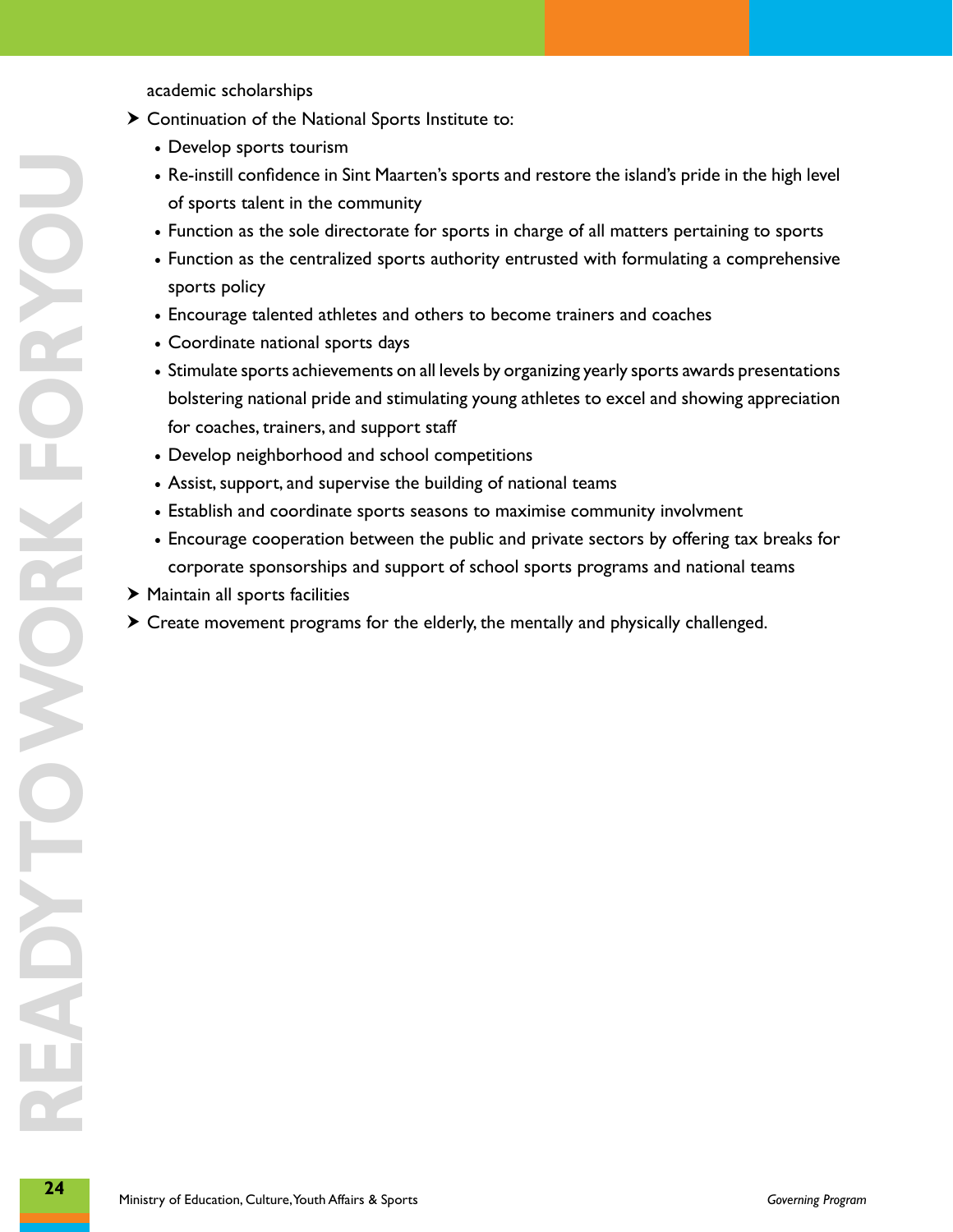

### **ministry of finance**

*A well-functioning tax system where everyone pays their fair share is the primary tool used by government*  to regulate and stimulate the economy supported by an effective tax system where legislation, execution, *and collection are realistic and efficient.*

#### **THE BUDGET**

- $\triangleright$  Present a realistic and well-supported budget critical for the proper governance of Sint Maarten, reflecting the needs for governing the island with evidence of the sources of support for the budget
- $\triangleright$  Present a budget that allows for both economic growth and the increased needs for health and social services

#### **TAX ASSESSMENT AND COLLECTION**

- $\triangleright$  Restructure the present tax assessment and collection process to make it more manageable and efficient
- $\triangleright$  Reduce the complexity of the present tax assessment and collection process thereby making it less complicated and less expensive while increasing compliance

#### **CHANGES TO THE TAX STRUCTURE**

- $\triangleright$  A simplification and restructuring of the tax system is a priority
- $\triangleright$  Authorize a study aimed at revising and simplifying the tax laws as a matter of priority and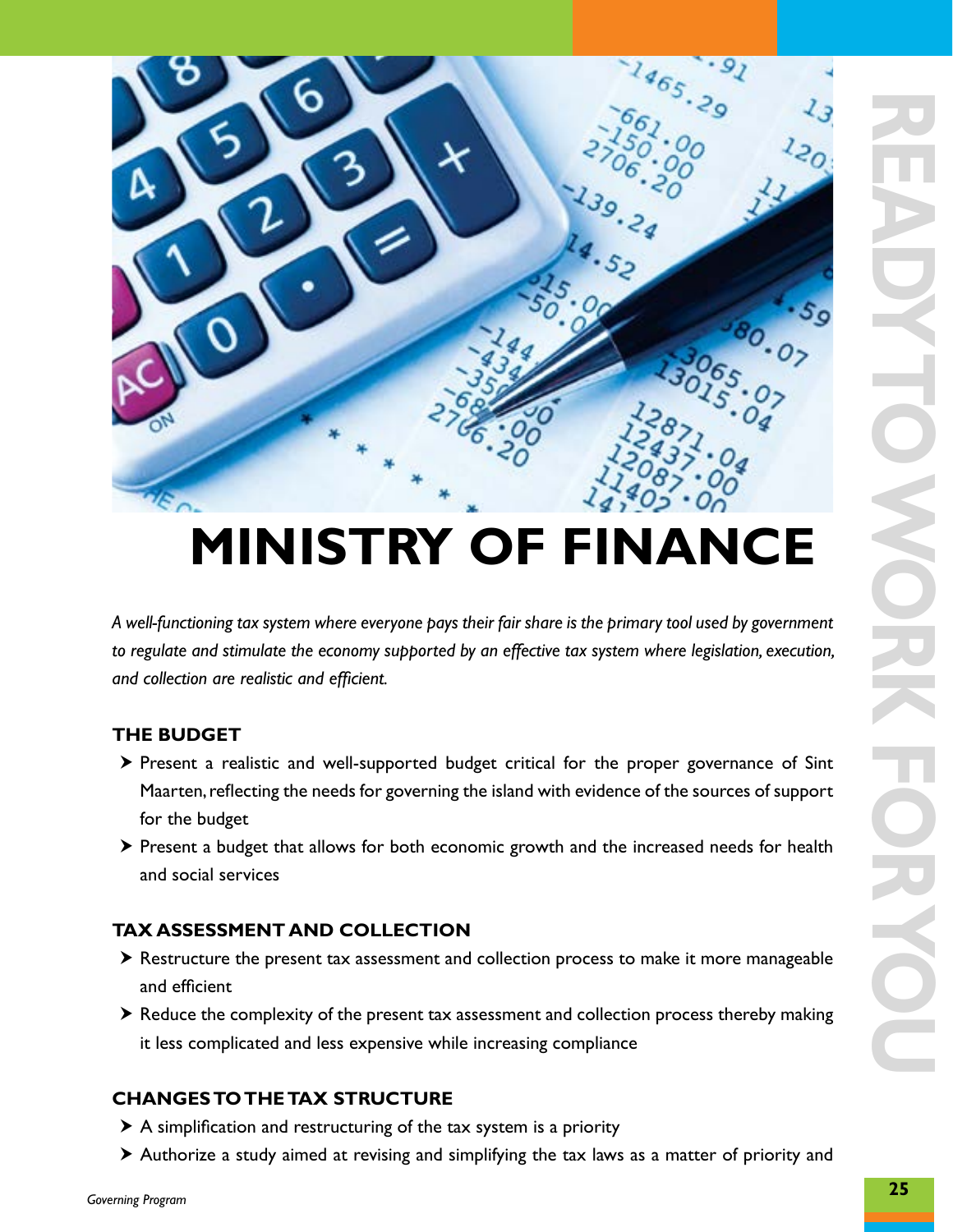make this available in the English language to the public in general

- $\triangleright$  Adapt the current tax system until a thorough study and review and a proper plan, clearly defining the pros and cons of the changes, is drawn up
- $\triangleright$  Collect reliable information and other data to feed an economic model that will as accurately as possible calculate the consequences of changes in tax laws, tax rates, and the shifting of taxes
- $\blacktriangleright$  Establish a council comprised of tax and finance experts capable of making decisions on the proposed package of changes and the consequences to the changes, who will:
	- • Prepare an explanatory document on tax simplification, its aspects, and general identification of possibilities set within the framework of financial, social and economic policies
	- Assist Government in reviewing the tax structure with the purpose of simplification, rationalization, and upgrading
- $\triangleright$  Upgrade the departments involved in the levying and collection of taxes to better handle the demands of the existing tax structure as well as prepare them for the demands of the restructured tax structure
- $\triangleright$  Uncover loopholes created by the dual nationality of the island and propose legislation to deal with this issue in a fair manner
- in Collect reliable information and other data to feed an economic model that will as accurately<br>as provide calculate the companyances of changes in axe lawy, zax rates, and the shifting of<br>these and the shifting of<br>prop  $\triangleright$  Offer information sessions, on a regular basis, on tax compliance and tax filing, thereby changing the culture of fear of taxation and offering more people an opportunity to register as first time tax payers while giving them the information they need to ensure that they know their rights and obligations as far as taxes is concerned
	- $\blacktriangleright$  Maintain assurances and guarantees to ensure ongoing social security obligations
	- $\blacktriangleright$  Implement a study of Government owned corporations to determine the level of efficiency under which they operate and to determine to what extent the profits of these corporations could be utilized within the adjusted tax structure
	- $\blacktriangleright$  Implement small business tax-breaks for small business in sectors of the economy, designated by Government, for orderly growth in sectors that are lagging within the island
	- $\triangleright$  Ensure that the full impact of dollarization and its ramifications are understood and made known to the public in general
	- $\triangleright$  Start to dismantle the Monetary Union with Curacao (CBCM)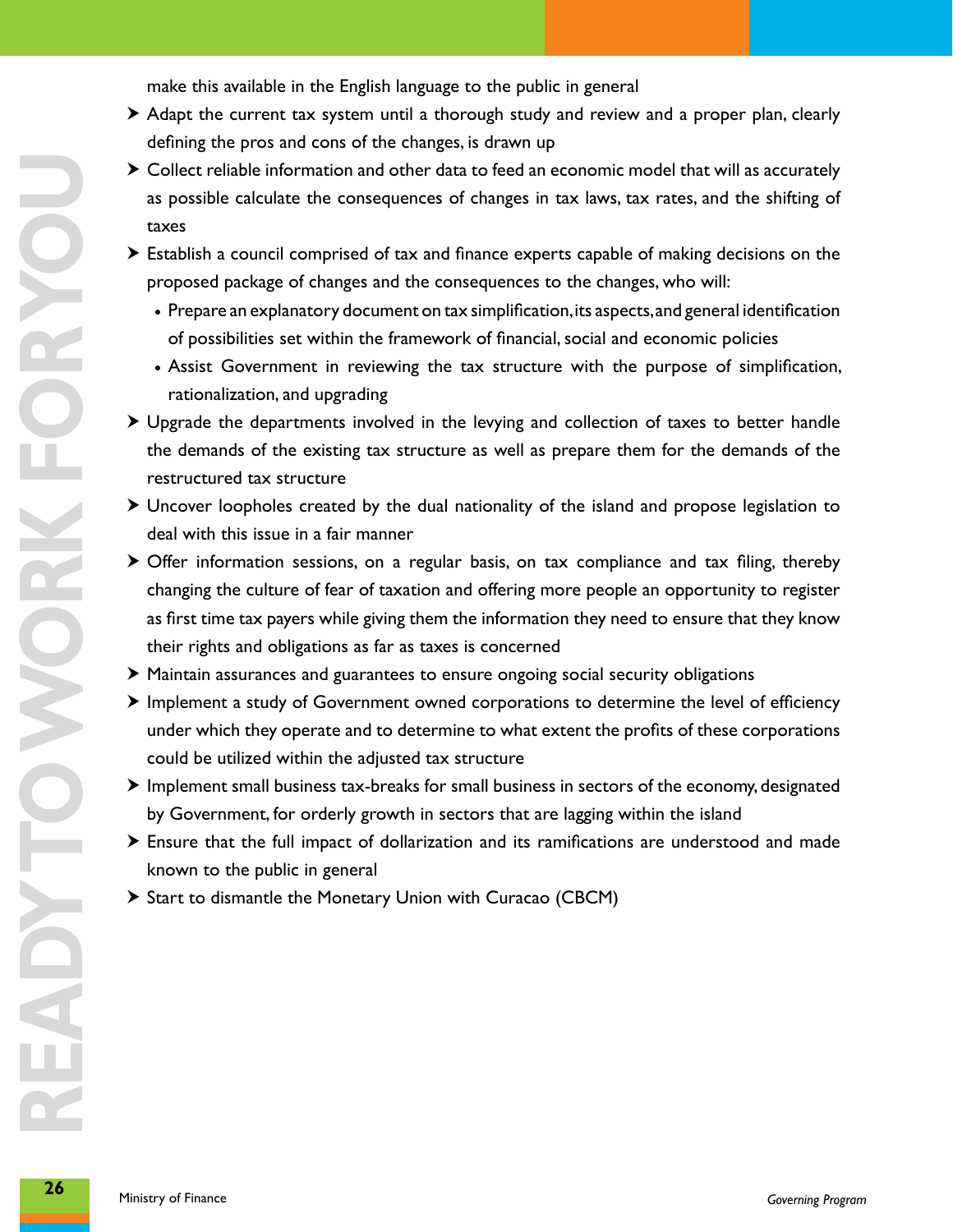

### **Ministry of Tourism, Economic Affairs, Transportation & Telecommunication**

*A strong economy is the base for all other factors within any country and it should be managed properly for the benefit of all.*

#### **TOURISM**

- $\triangleright$  Emphasize tourism awareness as a part of everyday life stress on the importance of excellent service
- $\triangleright$  Insist that tourism is placed high on Government's priority list and drive forward policies already under consideration ensuring that the interests of the industry are integrated into broader policy decisions within the economy as a whole
- $\triangleright$  Create partnership through continuous dialogue with industry partners (direct and indirect) to establish programs aimed at improving service standards
- $\triangleright$  Encourage investment in our human capital by utilizing the Training and Development Center for Tourism and other Government supported programs through the University of St. Martin
- $\triangleright$  Review the objectives and purpose of the St. Maarten Tourism Authority and study the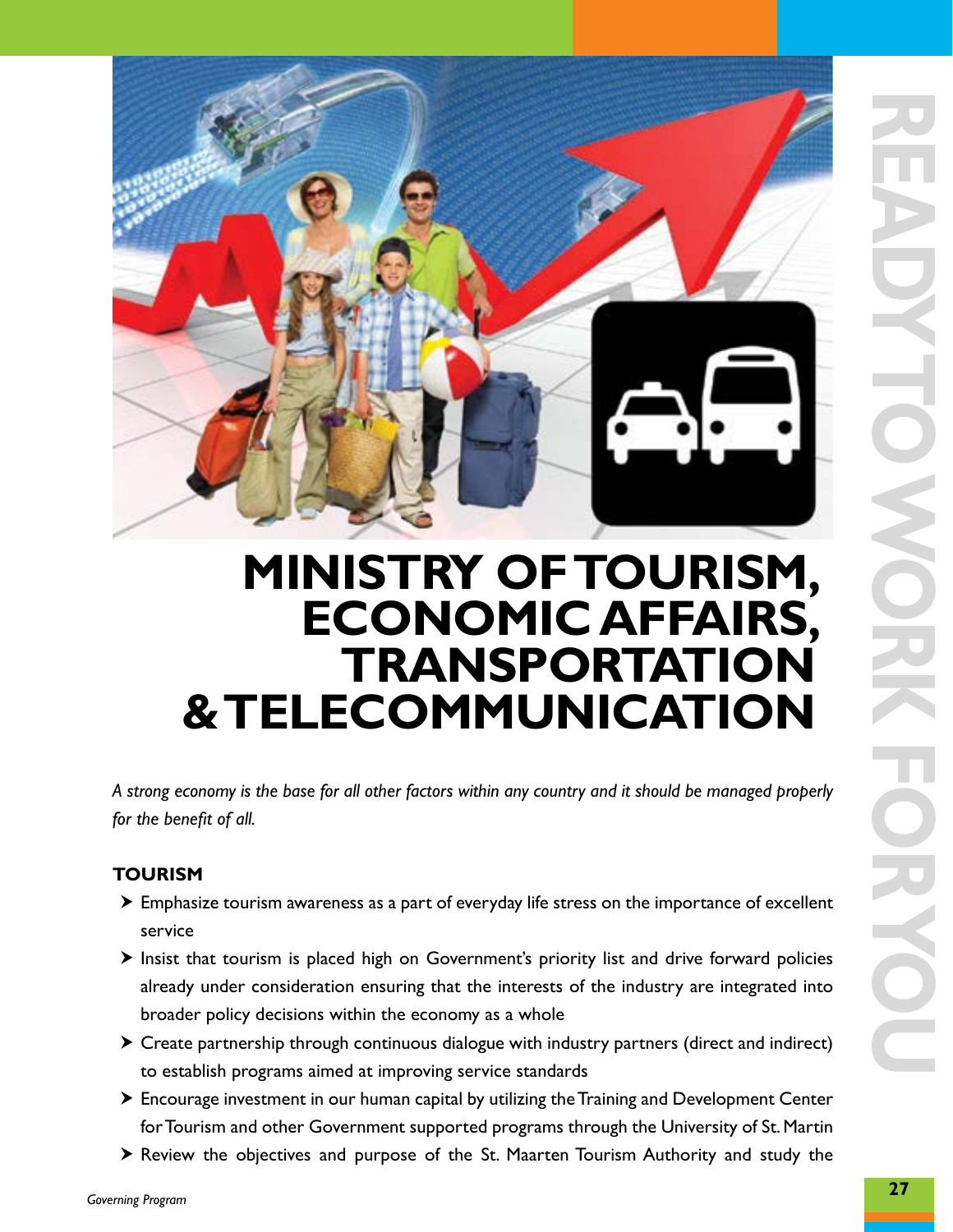possibility of expanding them to broadly represent the primary variables of our economy

- $\triangleright$  Protect and keep foremost in everyone's mind that tourism is everybody's business by creating tourism awareness programs on television, radio and billboards
- $\triangleright$  Achieve a consensus and raise awareness among local tourism providers of the economic benefits of tourism
- $\triangleright$  Offer fiscal and other incentives for existing hotel and timeshare properties and other related service providers to improve the quality of product and service, expand promotional coverage and increase operating efficiencies, bringing existing properties in line with internationally accepted standards for the improvement of our tourism product
- $\triangleright$  Further develop the tourism pillars such as stay-over passengers, cruise passengers, marine trade, timeshare and condominiums by:
	- Creating programs to convert cruise passengers into stay-over passengers
	- Development of niche and target markets:
		- » Medical Tourism
		- » Sports Tourism
		- » Events Tourism
- **>** Reduce Seasonality by targeting other markets such as the Latin American and Caribbean markets
- $\blacktriangleright$  Give priority to preparing a program of Government incentives, fiscal and otherwise, aimed at attracting brand name and Five Star hotels to Sint Maarten
- $\triangleright$  Promote tourism awareness in schools through visits and lectures by key tourism officials
- $\triangleright$  Prepare the creation of a hospitality school in SXM to improve the quality of the hospitality sector and expand the possibilities for local students. The kitchen of the hospitality school will also double as a school kitchen to prepare lunches for the schools
- $\triangleright$  Prepare the implementation of a U.S. Pre-clearance possibility for SXM.

#### **ECONOMIC AFFAIRS**

- $\triangleright$  Ensure sustainable economic growth based on studies, proper planning, and the involvement of the primary partners in the economy and stress on creativity, innovation and job creation
- $\blacktriangleright$  Implement studies to attract new business to Sint Maarten
- $\blacktriangleright$  Stimulate the off shore industry
- $\triangleright$  Synchronize fiscal legislation with the targeted economic activities
- $\triangleright$  Institute consumer protection laws to protect the consumer and ensure that the consumer protection laws are implemented, enforced and reviewed in collaboration with the chamber of commerce
- $\triangleright$  Establish a Better Business Bureau for the further protection of the consumer
- $\triangleright$  Create public and private sector partnerships to maximize the benefits of Government support and to create incentives for private sector initiatives
- $\triangleright$  Establish public/private partnerships with other private sector concerns, such as banking, utilities, and light manufacturing where all partners will benefit from the partnership
- $\blacktriangleright$  Improve Government's revenue by supporting Government's efforts in revising and simplifying the existing tax base
- $\triangleright$  Providing support studies for the updating of the GEBE tariff structure where tariffs reflect the present operating efficiencies of GEBE, resulting in the passing on of savings to consumers through lower rates
- $\triangleright$  Carry out a review of the function of the Rent Committee
- $\triangleright$  Review the products presently covered under price control and propose adjustments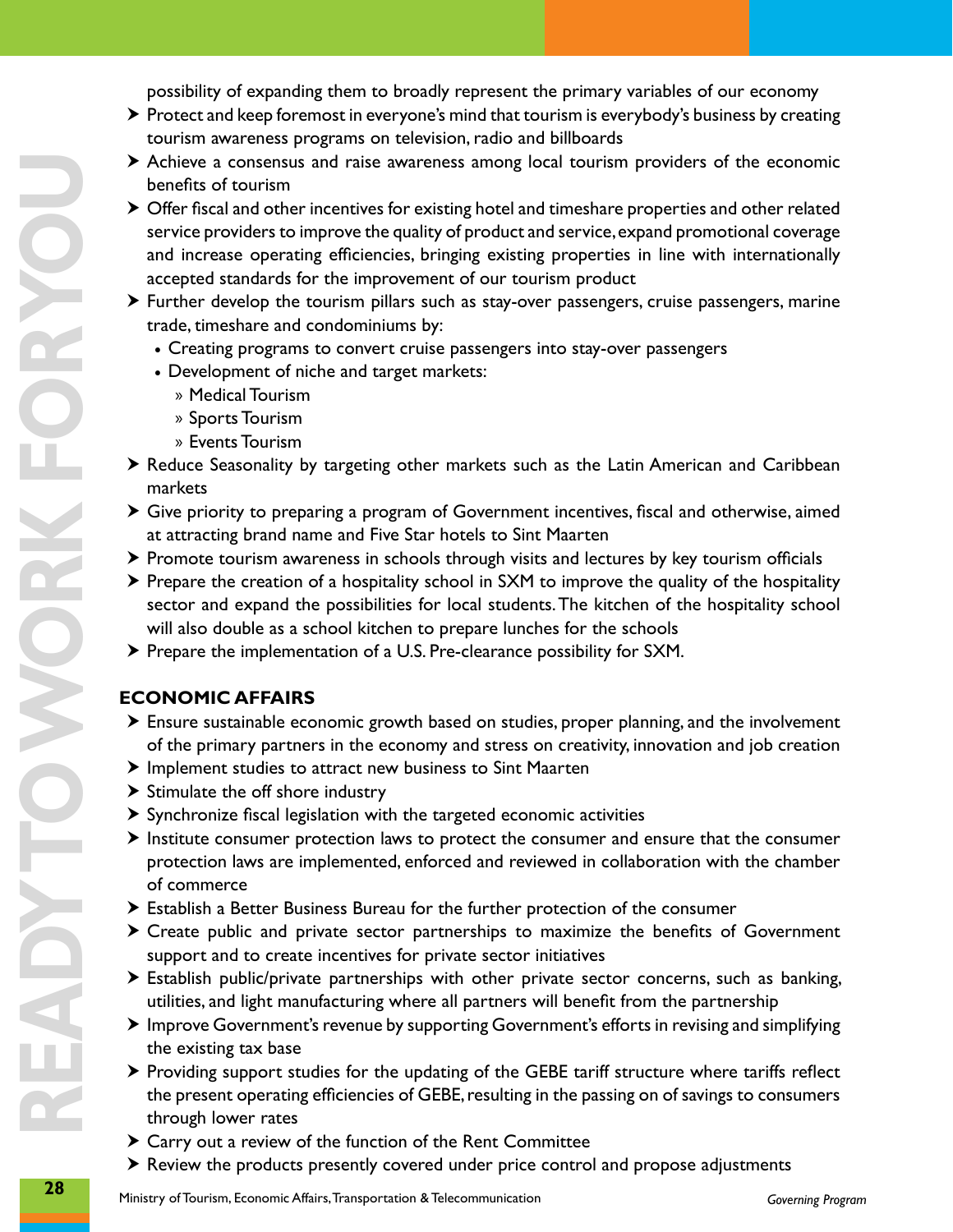- $\triangleright$  Support efforts in food production by proposing incentives for utilizing modern growing techniques such as hydroponics and aquaponics
- $\triangleright$  Establish small business and entrepreneurial programs that will provide the opportunity for participation in the island's economy
- $\triangleright$  Support entrepreneurship programs through dedicated efforts directed at making available grant and loan funding
- h Develop a Social-Economic strategy for St. Maarten to research the current and future labor demand and local supply (education - labor market gap). In particular strategy is necessary for the development of the tourism sector: Research the carrying capacity and possible 6 Month Execution Plan Government St. Maarten 2015.

#### **TRANSPORTATION**

- $\triangleright$  Assist in improving the current infrastructure by gathering and providing data and support
- h Assist in prioritizing the funding of major improvements to the island's infrastructure
- $\triangleright$  Prioritize improvements to air and maritime connections and connectivity to a wide range of markets and ensure that St. Maarten re-obtains its Civil Aviation Category 1 rating.
- $\triangleright$  Advocate that user fees, collected directly from tourism, are channeled into the development of the island's infrastructure
- $\triangleright$  Establish standards for service and training in conjunction with other Government departments
- $\blacktriangleright$  Implement the policy for free public transportation
- $\blacktriangleright$  Incorporation of a motor vehicle agency
- $\blacktriangleright$  Implement the policy for free transportation to increase the services for senior citizens
- $\triangleright$  Incorporation of a Motor Vehicle Agency: The coalition recognizes the loopholes and financial losses experienced by its Constituent State because it does not have a centralized agency for Motor Vehicle Services. Such an agency is usually a state-level government agency that administers vehicle registration and driver licensing. Similar departments exist in Europe, the United States and Canada.

#### **TELECOMMUNICATION**

- $\triangleright$  Implement quality standards for companies providing communication services on the island
- $\triangleright$  Study and update, in conjunction with other Government departments, necessary legislation
- $\triangleright$  Incorporate emerging technologies and communications into Sint Maarten's outlook and strategy towards development.
- $\triangleright$  Support the tourism function by encouraging promotional distribution through the Internet, e-commerce, and other emergent technologies and utilize monitoring technologies
- $\triangleright$  Support efforts to train and develop employees for the telecommunication sector
- $\triangleright$  Work closely with other Government departments in creating a program where all schools are provided with free Internet for education purposes.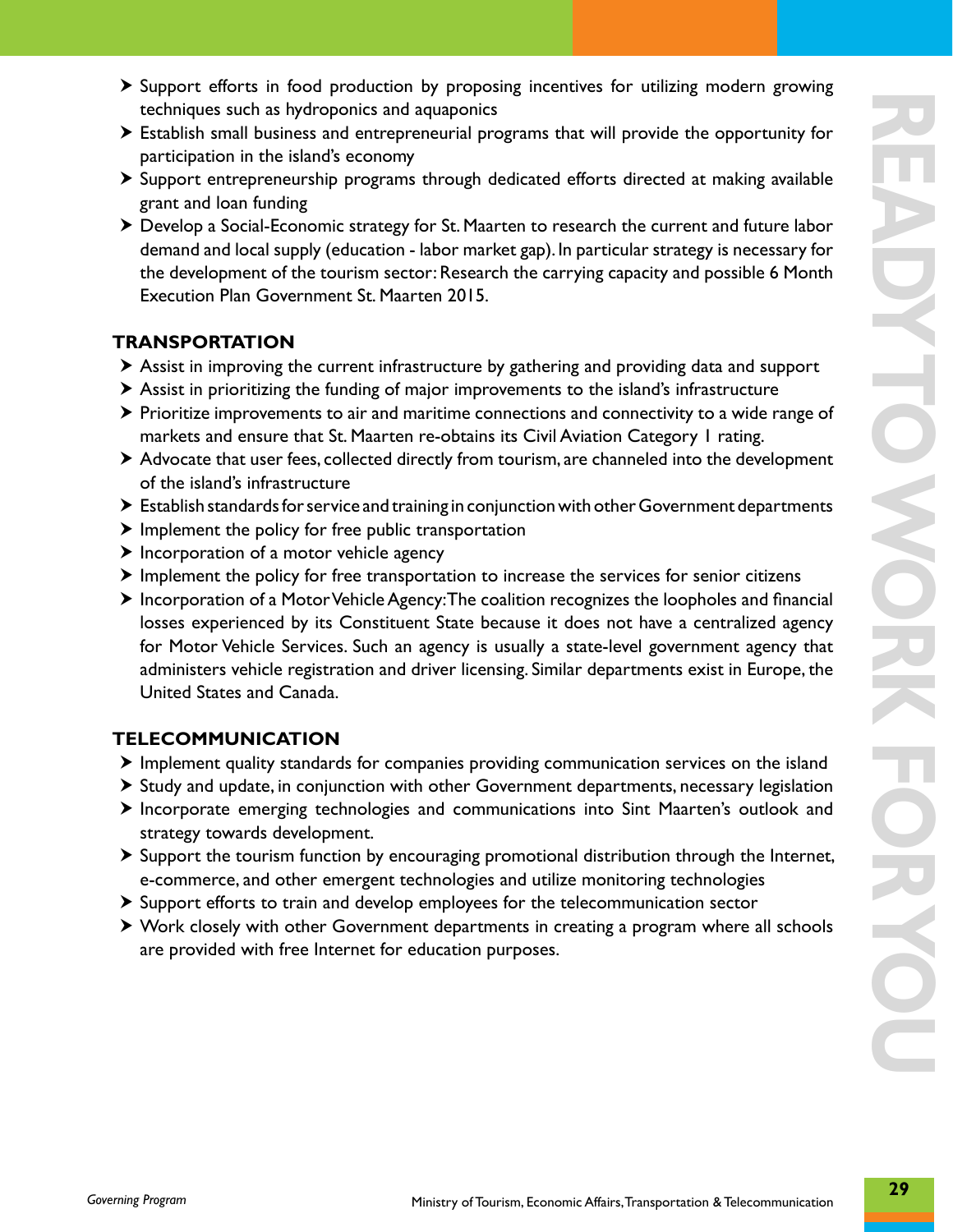

### **Ministry of Public Housing, Spatial Planning, Environment & Infrastructure**

*priority for any Government and a steady flow of new housing sufficient to relieve the most urgent of the island's needs must be assured.*

#### **PUBLIC HOUSING**

- $\blacktriangleright$  Update existing plans for housing needs on the island
- $\triangleright$  Continue to acquire more land for housing and infrastructure development in various communities.
- $\blacktriangleright$  Make a sustainable development plan for the Emilio Wilson Estate.
- $\blacktriangleright$  Make a development plan for the Vorst Estate containing housing and job creation possibilities.
- $\triangleright$  Plan and execute community gardens and playgrounds in each housing development project
- $\triangleright$  Create incentives for locally established businesses to invest in housing developments where the benefit to the investors will be: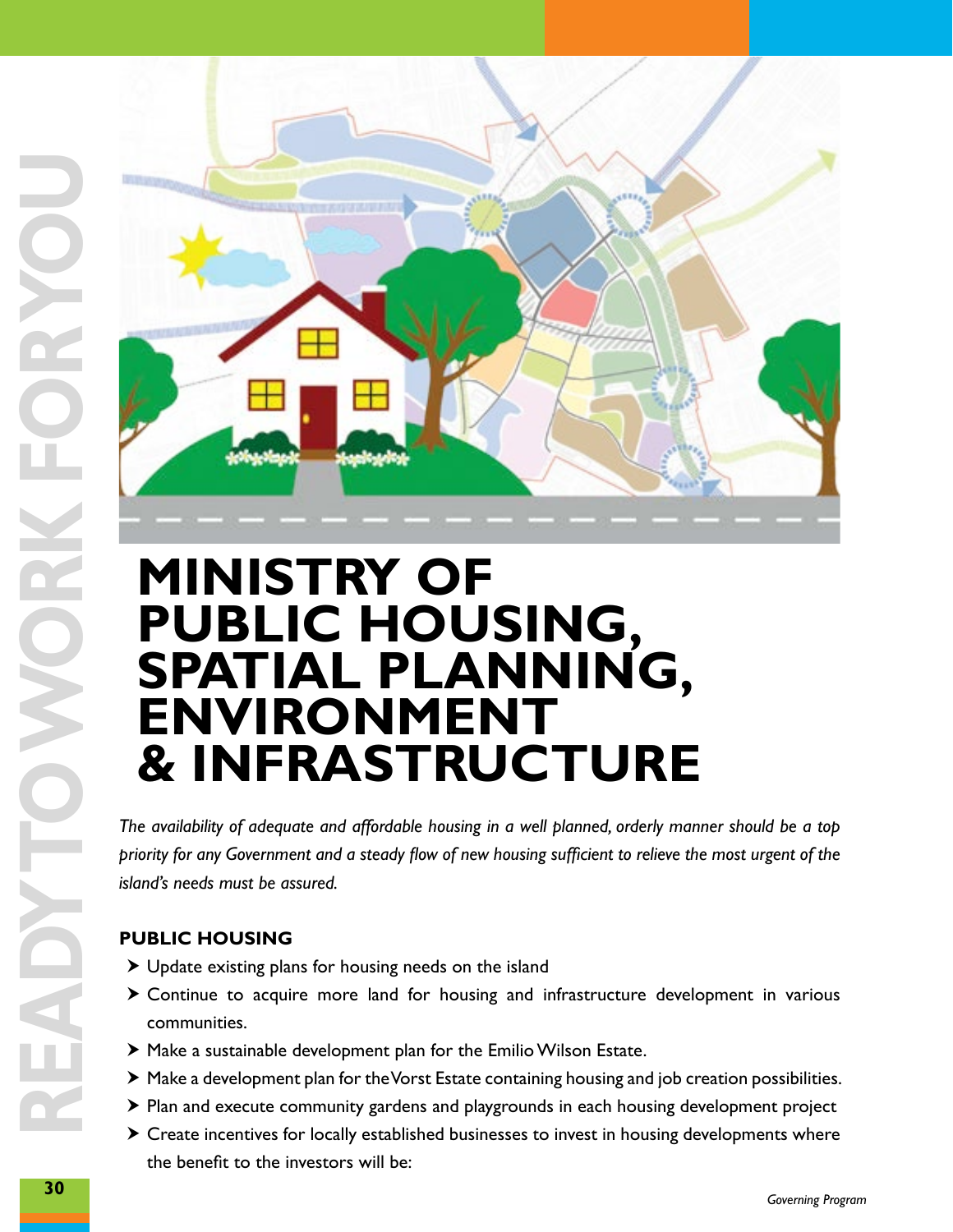- A return on their investment that will be higher than bank deposit rates
- Tax and fiscal benefits for the investor
- Other benefits to the investor
- $\triangleright$  Expand the criteria for the bidding process on public housing projects to include other factors such as employment and the utilization of equipment in the immediate neighborhood and the hiring of young people with challenges
- $\triangleright$  Segment contracts by size and scope of the job in relation to the size of the contractor bring greater fairness and competitiveness to the bidding process
- $\blacktriangleright$  Establish private-public programs
- $\triangleright$  Structure home ownership programs for returning students where special considerations are offered under certain circumstances:
	- Develop a general housing structure operated by Government, but with private funding
	- Smaller, more efficient housing units will be made available for purchase
	- These units will provide a base for our young people to start out in life by owning their own home and having a head start in creating equity for the future.
	- Offer citizens the opportunity for rent-to-own
- $\triangleright$  Create fiscal arrangements, other than bond issues, that would attract funds from the private sector into the public housing market.
- > Healthy Homes Project. The St. Maarten Housing Development Foundation will be engaged to rebuild homes based on the home owners/dwellers needs.

#### **SPATIAL PLANNING**

- $\blacktriangleright$  Emphasize the need for spatial planning in Sint Maarten and its beneficial effects for the future
	- Create awareness in the public that, as the demand for housing increases, the size and capacity of Sint Maarten remains the same impacting the size, type and design of public housing
- $\triangleright$  Create awareness in the public that the availability of land suitable for public housing is scarce and expensive, limiting the availability to locate and purchase suitable areas for public housing
- $\triangleright$  Establish policies for future public housing that will produce denser urban style development where design will play an important role in creating more livable community oriented living spaces - landowners involvment in development
- $\triangleright$  Establish a panel consisting of architects, engineers, and designers to create guidelines to direct future public housing projects where creativity will be required to overcome the impact of building in restricted spaces
- $\triangleright$  Complete zoning plans
- $\triangleright$  Establish guidelines for making existing communities more welcoming and livable
- $\triangleright$  Create green spaces wherever possible/urban planning
- $\blacktriangleright$  Enhance the functioning of the department of Domain Affairs
- $\triangleright$  Take into consideration the wishes of the communities visited by VROMI in its town hall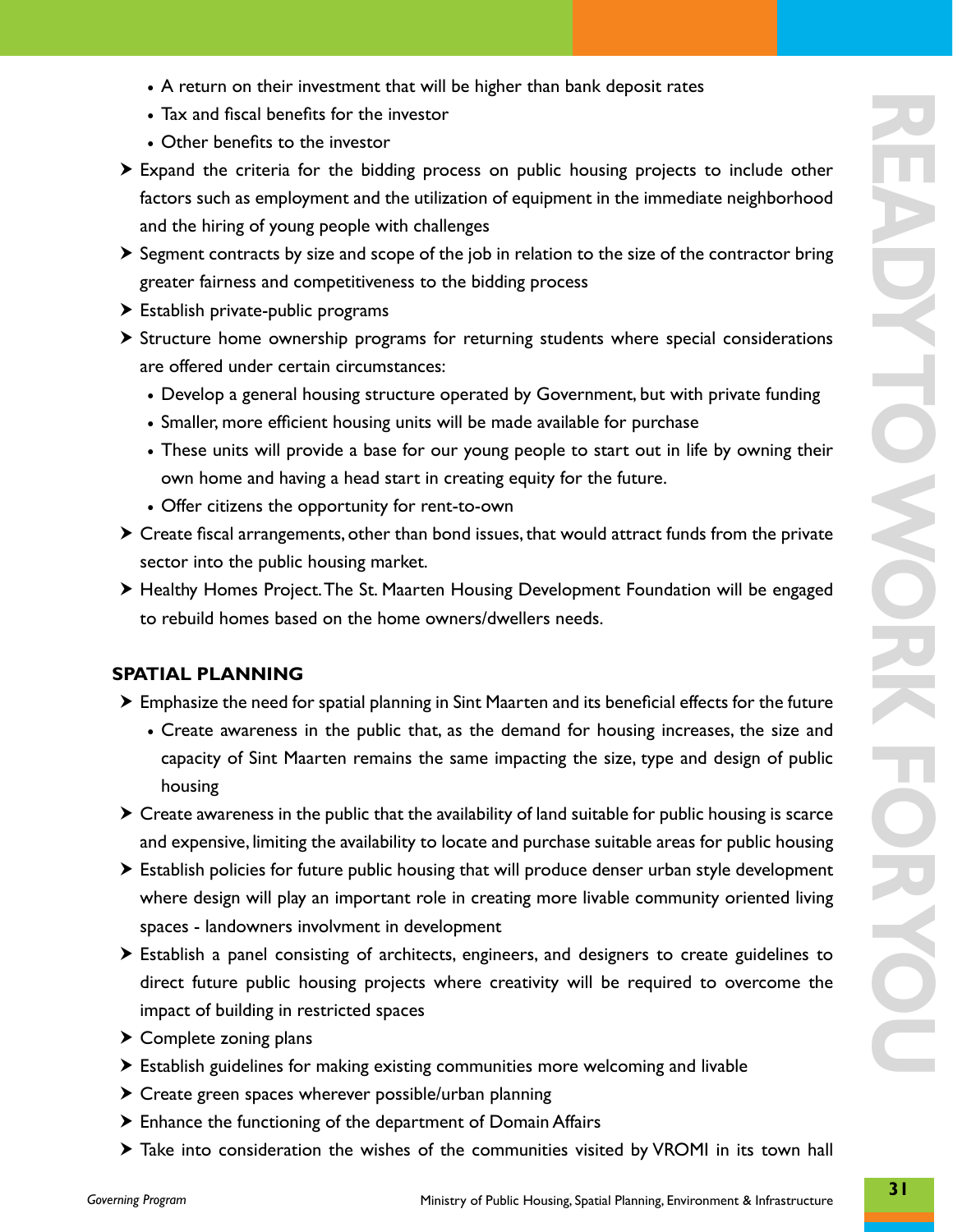meetings and implement suggestions where possible.

 $\blacktriangleright$  Continue to improve our drainage network

#### **THE ENVIRONMENT**

**THE ENVIROMMENT**<br> **THE ENVIROMMENT**<br> **32 ENVIROMMENT**<br> **32 ENVIROMMENT** CONDITE CONDITE CONDITE CONDITE CONDITE CONDITE CONDITE CONDITE CONDITE CONDITE CONDITE CONDITE CONDITE CONDITE CONDITE CONDITE CONDITE CONDITE C It is becoming increasingly difficult to ignore the emergence of the global environmental agenda where ozone depletion, climate change, de-forestation, and loss of biodiversity have been addressed in a series of summits and conventions. For more than ten years the vicinity of the great salt pond has been plagued by large outbreaks of flying midges (insects), fires at the landfill and the stench from large amounts of dying fish. Eliminating layers of the landfill through the Waste to energy facility will protect the island's Natural and Cultural Heritage. Further research to facilitate the better enforcement of and adherence to existing Environmental policy and regulations is fundamental.

- $\blacktriangleright$  Establish an environmental committee consisting of Government, business, and environmental groups whose objective will be to ensure that practical and internationally recognized environmental, health, safety and security considerations are given top priority with regard to protecting Sint Maarten
- $\blacktriangleright$  Initiate the drafting of a Master Plan for sewage management
- $\triangleright$  Review, finalize and execute the Waste to Energy project
- $\triangleright$  Organize public awareness program on waste management challenges and the need for sound management
- $\triangleright$  Gradually introduce garbage sorting at the source in homes and businesses
- $\triangleright$  Commission a Task Force Climate Change
- $\blacktriangleright$  Pursue funding for Island wide Biological inventory
- $\triangleright$  Seek funding for executing the economic valuation studies of areas of Natural and Cultural Heritage
- > Finalize Water Authority
- $\triangleright$  Study the possibility of introducing a "Bottle Bill"/container deposit legislation that makes it mandatory for every aluminum can and plastic drinks bottle to carry a refundable deposit.
- $\triangleright$  Upgrade governmental efforts, input and awareness on environmental issues and educating the public on reducing waste and on better methods of consumption
- $\triangleright$  Support a viable recycling program and legislate recycling law
- > Establish as a goal of Government that every individual deserves to live in a clean and safe environment.
- $\triangleright$  Support the worldwide awareness in environmental concerns that highlight the effects of man's impact on the natural world which is becoming more and more apparent
- $\triangleright$  Balance the needs of economic development while preserving the natural heritage of the island for future generations to enjoy
- $\triangleright$  Protect Sint Maarten's environment for the people of Sint Maarten while enhancing the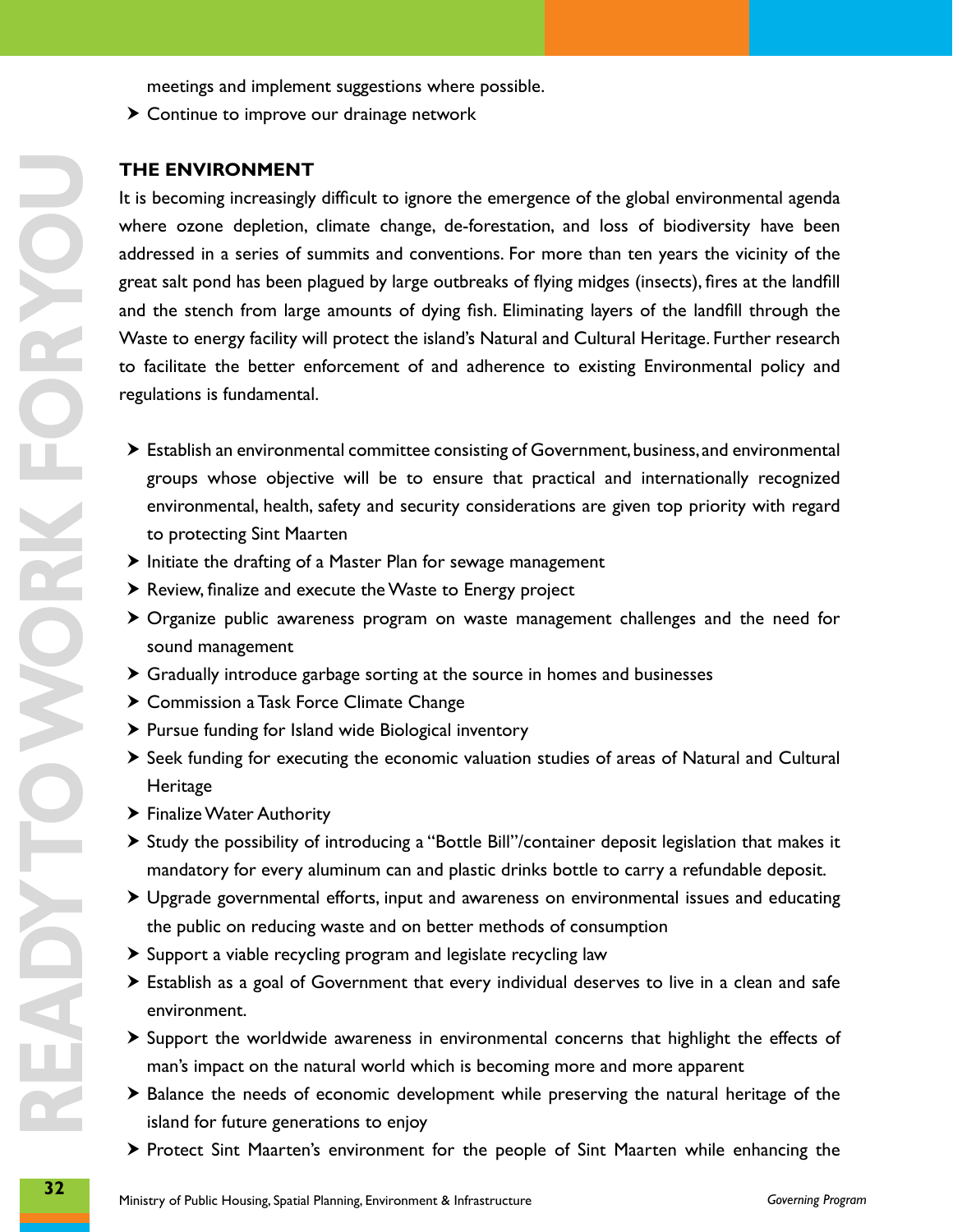island's tourism product

- > Seek funding for executing economic valuation studies of areas of Natural and Cultural Heritage
- $\triangleright$  Finalize legislation banning the use of plastic shopping bags
- $\triangleright$  Further sanitize and control the landfill in advance of the waste-to-energy plant
- $\triangleright$  Expand the public sewage system thereby reducing the impact of sewage contamination
- $\triangleright$  Connect main sewage lines St. Peters to the sewage treatment plant
- $\triangleright$  Construct additional sewage treatment facilities and infrastructure to the West of Cole Bay Hill
- $\triangleright$  Explore alternative, eco-friendly energy options and provide fiscal incentives for alternative energy usage and methods for households and businesses in conjunction with GEBE
- $\triangleright$  Transform GEBE from energy provider to energy manager through its use of alternative energy such as solar, wind and waste-to-energy conversion
- $\triangleright$  Explore the establishment of local "green" light cottage industries to provide environmentally friendly products and services
- $\blacktriangleright$  Introduce strict laws for the protection of marine life encompassing no fishing zones, fishing seasons, and greater regulation on the use of chemical products near the coastline
- $\blacktriangleright$  Review and update the Marine Park Ordinance as required
- h Legislate an adequate enforcement mechanism to enforce environmental laws
- > Finalize and implement new VROMI Ordinance
- $\blacktriangleright$  Implement legislation on banning single use plastic bags
- $\blacktriangleright$  Introduce a city parking policy/authority
- $\blacktriangleright$  Enforce environmental legislation to collect fines where applicable
- $\triangleright$  Facilitate engagement with other programs in the Caribbean towards preservation of our tangible and intangible heritage
- $\blacktriangleright$  Enforce compliance of the Hindrance ordinance
- $\triangleright$  Increase enforcement of and adherence to existing policies and ordinances on sewage management
- $\blacktriangleright$  Establish, expand and support marine protected areas
- $\triangleright$  Study the possibility of introducing recycling and reuse ordinance
- > Draft, implement and enforce a Beach Protection Ordinance
- $\triangleright$  Draft and implement legislation requiring Social and Environmental Impact Assessments
- $\blacktriangleright$  Implement strategies to promote the protection of Natural and Cultural Heritage through Tourism
- $\blacktriangleright$  Review, refine and carry-out the Energy Policy Plan
- $\triangleright$  Review and where necessary amend the Electricity concessions
- $\triangleright$  Initiate and aid the building of facilities in support of clean energy production on suitable land
- **>** Support the use of Solar Hot water Heating Systems and Solar Panels for homes, schools, businesses and public entities